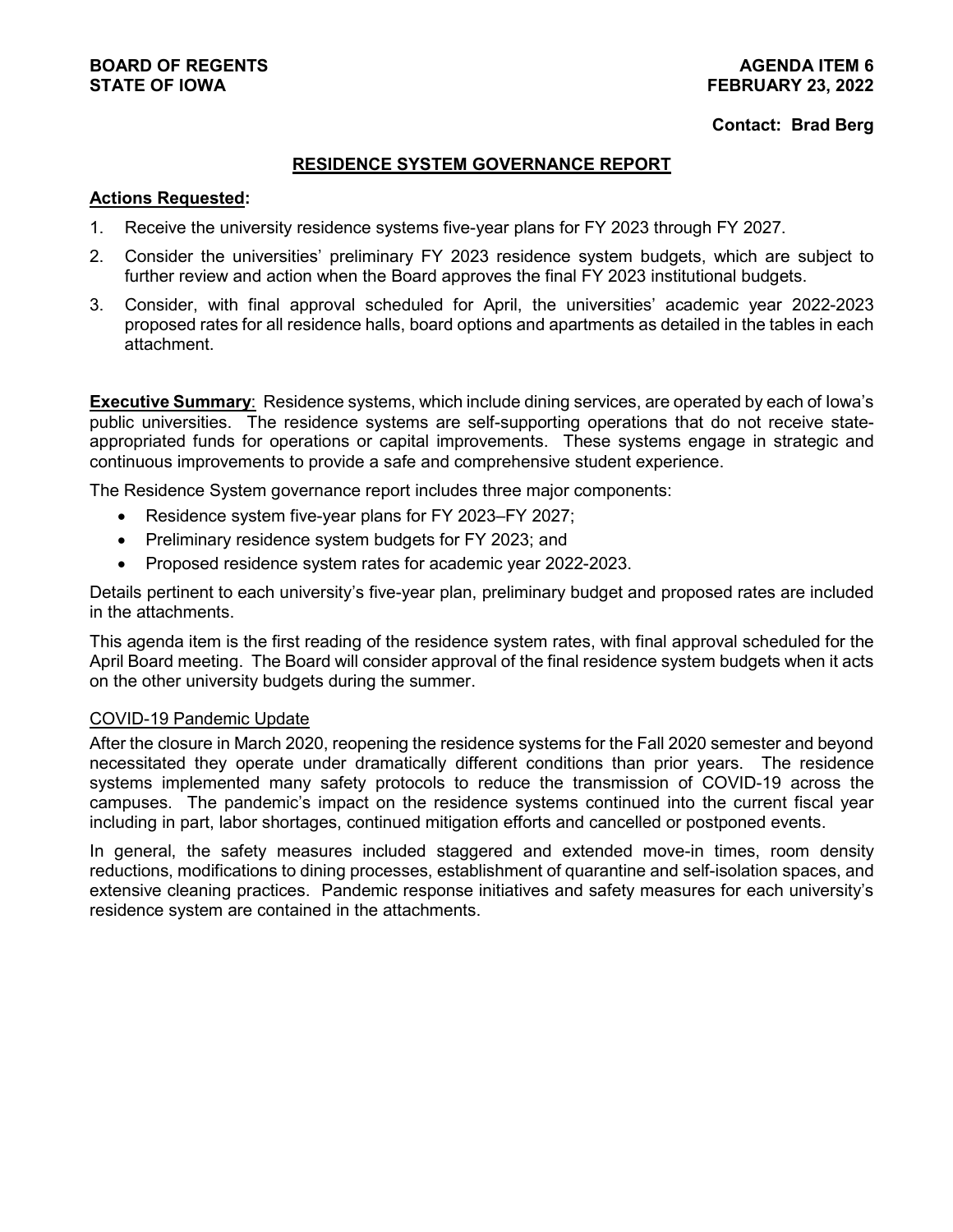#### **BOARD OF REGENTS**<br>STATE OF IOWA **PAGE 2 STATE OF IOWA**

#### Five-Year Plans FY 2023-FY 2027

Five-year enrollment and occupancy projections form the basis for residence system financial forecasts. The table below contains current and projected capacity and occupancy demand for residence halls and apartments. Each university's detailed five-year plan also contains capital improvement plans, financial projections and voluntary reserve forecasts.

As shown in the table below, occupancy in university housing declined significantly in FY 2021 when compared to the prior year at each of the universities. The pandemic's impact reduced occupancy to approximately 80% of capacity in each of the residence systems. Since that time, occupancy has increased and is expected to continue its gradual improvement over the next few years.

|                              | Actual  |         |         |         |         | <b>Forecast</b> |         |         |  |
|------------------------------|---------|---------|---------|---------|---------|-----------------|---------|---------|--|
|                              | FY 2020 | FY 2021 | FY 2022 | FY 2023 | FY 2024 | FY 2025         | FY 2026 | FY 2027 |  |
| University of Iowa           |         |         |         |         |         |                 |         |         |  |
| <b>Operating Capacity</b>    | 6.742   | 6,660   | 6.660   | 6,622   | 6,587   | 6.569           | 6.569   | 6,569   |  |
| <b>Total Occupancy</b>       | 6,333   | 5.218   | 5.642   | 6.025   | 6.025   | 6.025           | 6.025   | 6.025   |  |
| Occupancy Ratio              | 93.9%   | 78.3%   | 84.7%   | 91.0%   | 91.5%   | 91.7%           | 91.7%   | 91.7%   |  |
| <b>Iowa State University</b> |         |         |         |         |         |                 |         |         |  |
| <b>Operating Capacity</b>    | 11,136  | 10,576  | 9,400   | 10.085  | 10.085  | 10.085          | 10,085  | 10,085  |  |
| <b>Total Occupancy</b>       | 10,457  | 8.658   | 8.948   | 9.177   | 9.307   | 9.449           | 9.536   | 9.719   |  |
| Occupancy Ratio              | 93.9%   | 81.9%   | 95.2%   | 91.0%   | 92.3%   | 93.7%           | 94.6%   | 96.4%   |  |
| University of Northern Iowa  |         |         |         |         |         |                 |         |         |  |
| <b>Operating Capacity</b>    | 3.770   | 3.700   | 3.412   | 3.592   | 3.592   | 3.592           | 3.592   | 3,592   |  |
| <b>Total Occupancy</b>       | 3.197   | 2,953   | 3.026   | 2.997   | 3.025   | 3.048           | 3.050   | 3,055   |  |
| Occupancy Ratio              | 84.8%   | 79.8%   | 88.7%   | 83.4%   | 84.2%   | 84.9%           | 84.9%   | 85.1%   |  |

#### **PROJECTED HOUSING CAPACITY AND OCCUPANCY**

## Proposed Rates for Academic Year 2022-2023

Each residence system operates in a unique competitive environment with individual capital and operational needs; these contribute to rate variations for each system. The proposed rates are calculated based on the estimated operating costs, needed infrastructure improvements, available capacity and the debt service requirements of the system. The bond covenants for each system restrict the use of funds for purposes solely within each respective residence system.

The universities provide many different room and board options to students with varying rates based upon the style of accommodation (standard room, suite, apartment, etc.) and amenities (air-conditioning, private bathrooms, kitchen, etc.). Detailed FY 2023 room and board rate proposals for each university are contained in the attachments. While each university offers multiple room and board options at varying rates, the proposed rate change from the current year for each university's most popular double residence hall room and meal plan are as follows:

- University of Iowa 3.0%
- Iowa State University 3.0%
- University of Northern Iowa 2.0%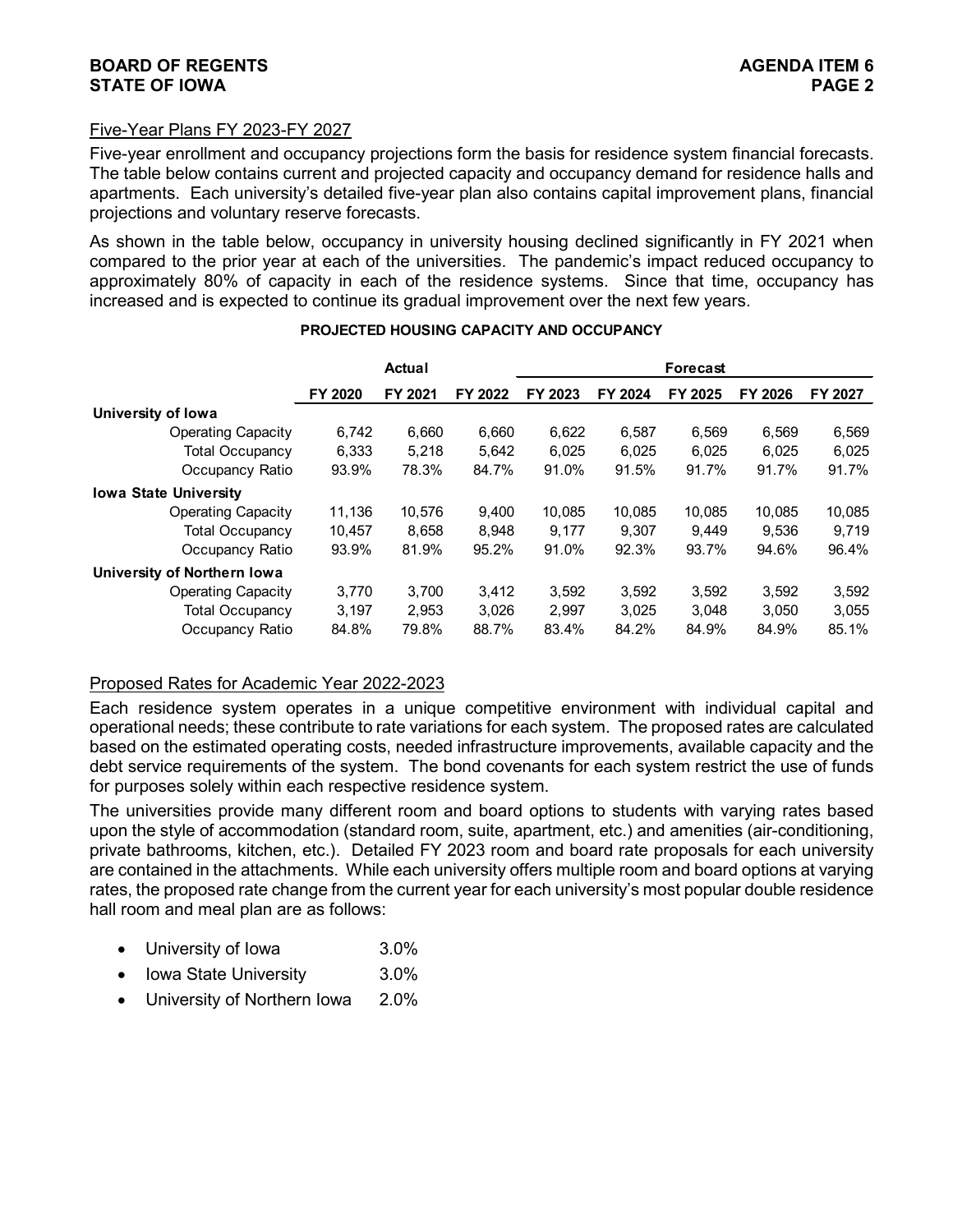## **BOARD OF REGENTS AGENDA ITEM 6 STATE OF IOWA**

#### Preliminary FY 2023 Residence System Budget Summary

The following table includes the FY 2022 budget, FY 2022 estimates, and the preliminary FY 2023 budget.

Net revenues for FY 2022 are estimated to exceed the budget by approximately \$1 million at each of the university residence systems due to variances in occupancy projections impacting revenue and/or expense reductions.

The FY 2023 budgets were developed considering the expected number of occupants, purchased meal plans, estimated operating cost increases, projected infrastructure improvements, and the debt service requirements of the systems.

The attachments contain additional budget detail for each university.

|                                    | Approved         |    | <b>Current Year</b> |    | Preliminary |    | FY22 Est           |     | FY 23 to          |      | FY 23 to  |
|------------------------------------|------------------|----|---------------------|----|-------------|----|--------------------|-----|-------------------|------|-----------|
|                                    | Budget           |    | Estimates           |    | Budget      |    | to FY 22 Bud       |     | <b>FY 22 Est.</b> |      | FY 22 Bud |
|                                    | FY 2022          |    | FY 2022             |    | FY 2023     |    | \$ Change          |     | \$ Change         |      | \$ Change |
| SUI                                |                  |    |                     |    |             |    |                    |     |                   |      |           |
| Gross Revenue                      | \$<br>72,898,965 | \$ | 69,782,775          | S  | 80,017,018  | \$ | $(3, 116, 190)$ \$ |     | 10,234,243        | \$   | 7,118,053 |
| <b>Expenditures for Operations</b> | \$<br>55,042,866 | \$ | 50,847,231          | \$ | 56,717,186  | \$ | $(4, 195, 635)$ \$ |     | 5,869,955         | \$   | 1,674,320 |
| Debt Service & Mand Transfers      | \$<br>13,189,120 | S  | 13,189,120          | S  | 13,142,713  | S  |                    | \$  | (46, 407)         | \$   | (46, 407) |
| Net Revenue                        | \$<br>4,666,979  | \$ | 5,746,424           | \$ | 10,157,119  | \$ | 1,079,445          | \$  | 4,410,695         | \$   | 5,490,140 |
| Net Rev as % of Gross Rev          | 6.4%             |    | 8.2%                |    | 12.7%       |    |                    |     |                   |      |           |
| <b>ISU</b>                         |                  |    |                     |    |             |    |                    |     |                   |      |           |
| Gross Revenue                      | \$<br>87,109,220 | \$ | 90,434,573          | \$ | 94,410,718  | \$ | 3,325,353          | \$  | 3,976,145         | \$   | 7,301,498 |
| <b>Expenditures for Operations</b> | \$<br>64,695,289 | \$ | 66,738,598          | \$ | 69,490,036  | \$ | 2,043,309          | \$  | 2,751,438         | \$   | 4,794,747 |
| Debt Service & Mand Transfers      | \$<br>14,248,793 | \$ | 14,248,793          | \$ | 15,217,043  | \$ |                    | \$  | 968,250           | \$   | 968,250   |
| Net Revenue                        | \$<br>8,165,138  | S  | 9,447,182           | \$ | 9,703,639   | \$ | 1,282,044          | \$  | 256,457           | \$   | 1,538,501 |
| Net Rev as % of Gross Rev          | 9.4%             |    | 10.4%               |    | 10.3%       |    |                    |     |                   |      |           |
| <b>UNI</b>                         |                  |    |                     |    |             |    |                    |     |                   |      |           |
| Gross Revenue                      | \$<br>29,632,489 | \$ | 30,162,268          | \$ | 29,952,059  | \$ | 529,779            | \$  | $(210, 209)$ \$   |      | 319,570   |
| <b>Expenditures for Operations</b> | \$<br>22,582,096 | \$ | 22,081,979          | \$ | 22,720,414  | \$ | $(500, 117)$ \$    |     | 638,435           | \$   | 138,318   |
| Debt Service & Mand Transfers      | \$<br>5,381,075  | \$ | 5,381,075           | \$ | 5,319,131   | \$ |                    | \$. | $(61, 944)$ \$    |      | (61, 944) |
| Net Revenue                        | \$<br>1,669,318  | \$ | 2,699,214           | \$ | 1,912,514   | \$ | 1,029,896          | \$  | (786, 700)        | - \$ | 243,196   |
| Net Revas % of Gross Rev           | 5.6%             |    | 8.9%                |    | 6.4%        |    |                    |     |                   |      |           |

## Fire/Life Safety

The Residence Systems at Iowa's public universities are committed to providing safe and compliant facilities for students, staff and guests. The universities have worked in conjunction with local fire safety officials, the State Fire Marshal's Office, university public safety offices, and internal health and safety units to train students and staff, establish policies, perform fire drills, and update, implement and maintain fire safety best practices.

#### Student Success Initiatives

Each of the residence systems strive to provide a great "home" for any student choosing to live on campus by offering safe, clean, welcoming, and supportive communities. Research shows students living oncampus are more likely to stay in college, earn a higher GPA, and experience a greater degree of satisfaction with their overall college experience. They offer programs to students who may be struggling and need additional interventions or support systems to ensure academic and social success. As part of each university's commitment to student success, the residence systems strive to connect students with common goals or interests to enhance their college experience and to provide a network of peers within the university.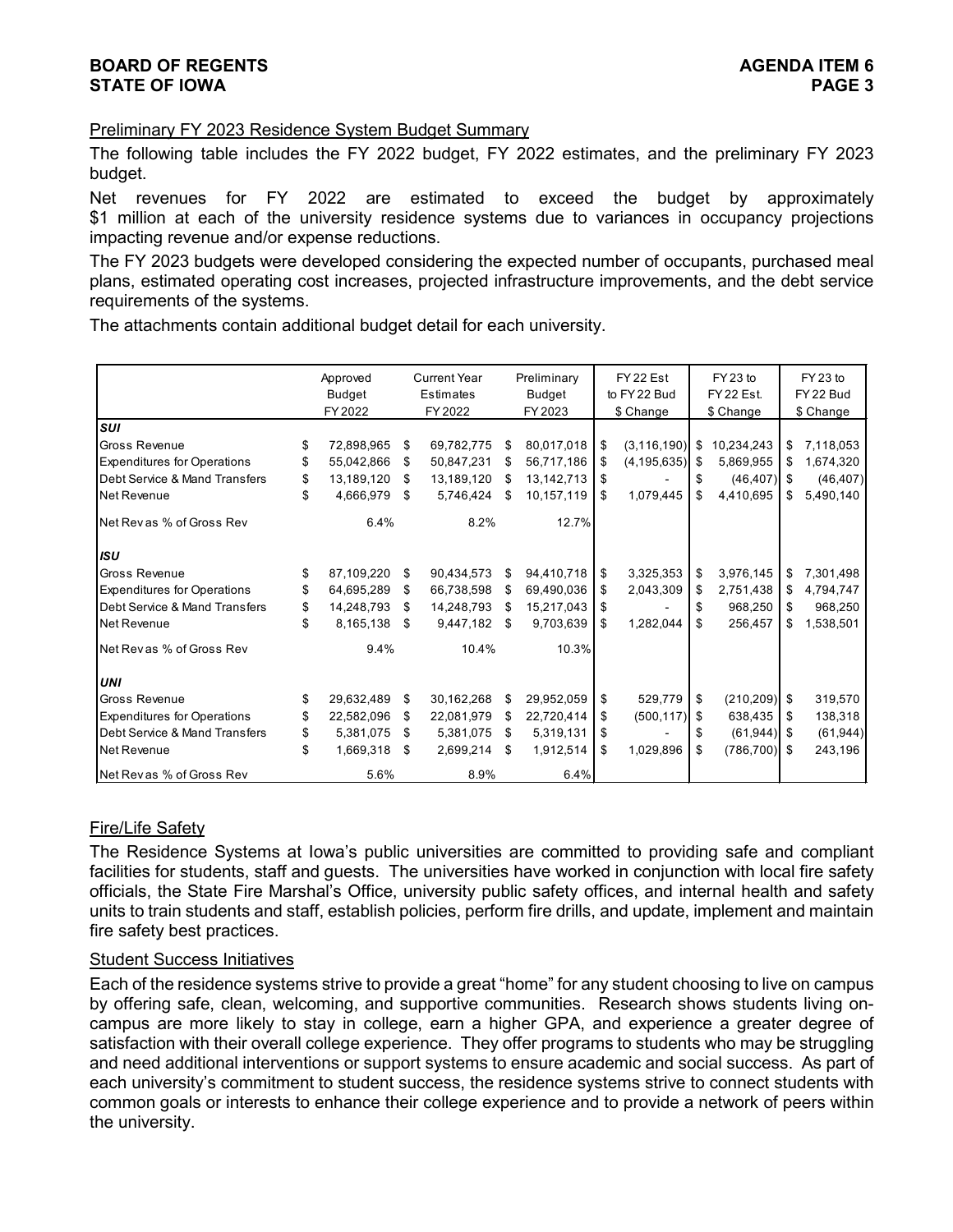## **BOARD OF REGENTS**<br> **BOARD OF REGENTS**<br> **BOARD OF IOWA**<br> **ATTACHMENT A STATE OF IOWA**

#### **UNIVERSITY OF IOWA UNIVERSITY HOUSING & DINING (UH&D)**

#### COVID-19 Pandemic Update

To support students living in campus housing, beds were set aside as quarantine and isolation space. A communication system and relocation process were developed for those testing positive or those considered close contacts of someone who tested positive. Residence Education staff were available to support students as they relocated to quarantine or isolation housing. At no time has demand for isolation or quarantine beds exceed the number available.

The pandemic's impact continued in Fall 2021 with reduced occupancy, less sales revenues in retail dining operations and fewer catered events when compared to pre-COVID years. As the pandemic continues, fewer students are choosing to work for dining, and our full-time merit staff are increasingly wary working in close proximity of students on a daily basis. As an attempt to increase these employment numbers, starting student wages and pay for custodians/kitchen staff were increased to increase the applicant pools and retention of existing staff.

Throughout the pandemic, University Housing and Dining took aggressive steps to protect students and staff, including the following partial list:

- Masks were provided and made accessible to all residential students.
- Plexiglass partitions were installed in dining and at all front desks.
- Antimicrobials were applied to all student rooms and all common area touchpoints.
- Touchless faucets were installed in many restrooms.
- Hand sanitizers were installed on all residence hall floors and at all hall desks.
- Custodial and dining staff were reallocated to clean public space touchpoints more frequently.
- Staff who could work remotely were asked to do so.
- Staff were provided protective equipment to minimize risk of cross infection.
- Ventilation system filters were replaced with hospital-grade filters in public areas and were reset to allow maximum fresh air exchange.
- Dining switched from dine-in marketplaces to express and online food ordering to-go only until March 2021.
- Dining introduced a Market2Go option in the fall of 2021 so students had an option to take meals to go instead of eating in the market places.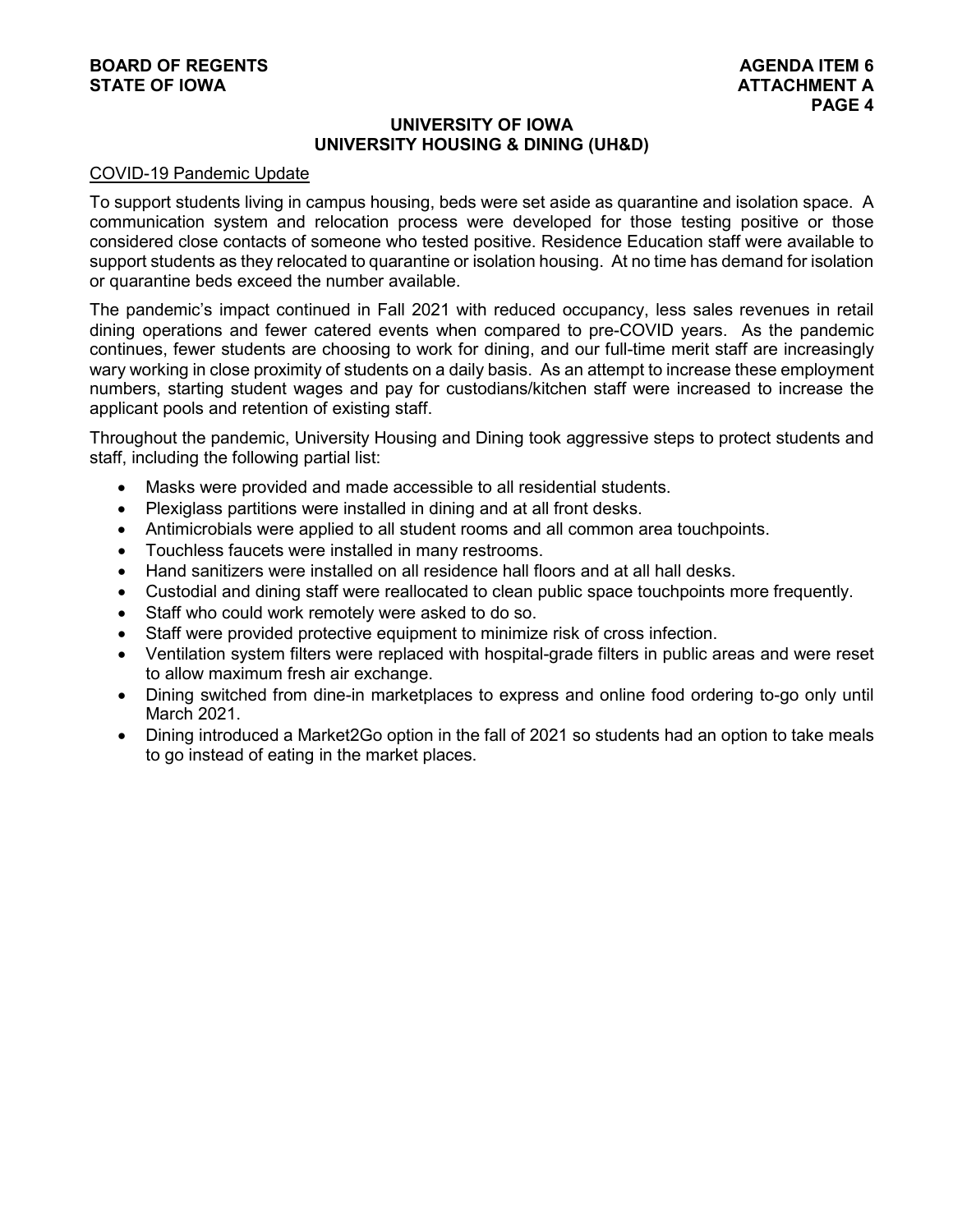#### **BOARD OF REGENTS**<br> **BOARD OF REGENTS**<br> **BOARD OF IOWA**<br> **ATTACHMENT A STATE OF IOWA**

#### Five–Year Plan – table on page 6

- University enrollment projections, primarily those of the incoming first-year class, serve as a preliminary basis for estimating occupancy demand for housing and dining. Based on current information, an entering class of 4,800 new first-time students from high school is planned for fall 2022, up from the fall 2021 first-year class size of 4,521. This first-year class size is projected to remain constant into the foreseeable future. Consequently, demand for residence hall space is expected to remain relatively constant for the foreseeable future.
- UH&D was able to take beds offline for quarantine and isolation housing, begin renovation work in Hillcrest Hall (year 1 of a 3-year project), continue the fourth phase of interior renovations in Burge Hall, and reduce the density of Mayflower Hall to create more single rooms for returning students. The move to more single rooms for returning students proved successful, as over 1,100 students applied to return to the residence halls.
- With the expected availability of housing space, UH&D continues to market to returning students and has made more desirable single rooms available to increase retention. At the current occupancy and capacity levels, the residence system has the capacity to both increase the first year class and retain more returning students.
- Capital expenses during the past five years averaged \$7 million per year, funded from system reserves. Due to the losses resulting from COVID-19, system reserves have been significantly reduced, limiting the ability to fund future capital projects from reserves. Reserves are essential to provide working capital, security to bondholders and to the overall residence system should there be unanticipated events which would adversely affect occupancy levels or net revenues to pay for capital expenditures, and to provide cash flow for fixed expenses and planned capital improvements throughout the residence halls. The University is planning for necessary capital improvements totaling another \$55 million over the next five years. In the absence of adequate reserve balances, a \$19.2 million bond was issued in June 2021 to fund a portion of the necessary improvement projects.

#### FY 2023 Preliminary Budget – table on page 7

- The FY 2023 preliminary budget was compiled using the proposed rates and occupancy projections of 6,025 students, an increase of 383 occupants from the current year which was impacted by the pandemic. The preliminary budget net revenues from operations of \$23.3 million before debt service and mandatory transfers to the improvement fund.
- Inflationary pressure is expected in virtually every expense sector. Cost increases are projected for personnel, utilities, food, maintenance and repairs. Hiring and retaining quality employees continues to be a challenge. The food service industry consistently faces a labor market that has a limited workforce. This shortage, seen across the service-industry, has been exacerbated over the past year. Wage pressures are hindering both full-time and student labor participation.
- All proposed FY 2023 rates for each room and board option begin on page 8 and are based on the estimated operating cost increases, planned infrastructure improvements, and the debt service requirements of the system. The proposed rate increase for the traditional double room with air, Black meal plan, and 200 Hawkeye Dollars is 3.0%. This needed rate increase maintains funding for operating costs, the debt service requirements of the system, and some planned infrastructure improvements.
- The current outstanding bond principal for UH&D is \$158 million and the annual debt service included in the FY 2023 preliminary budget is \$12.5 million. The budgeted FY 2023 debt service coverage ratio is 186%.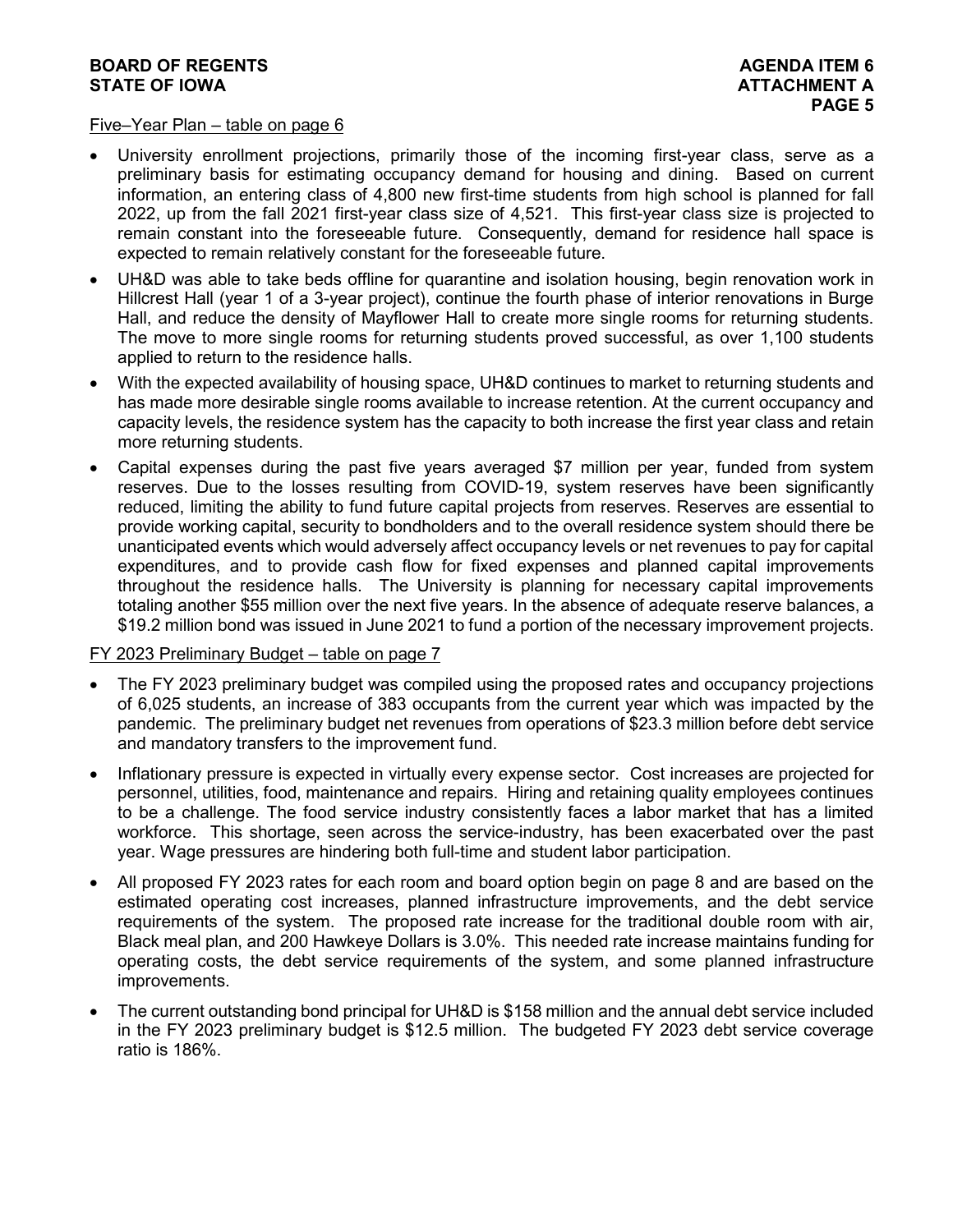# **BOARD OF REGENTS**<br> **BOARD OF REGENTS**<br> **BOARD OF IOWA**<br> **ATTACHMENT A**

# **University of Iowa's Five-Year Plan Summary University Housing & Dining**

(Dollars in Thousands)

|                                             | Actual       | Estimated    | Proposed     | <b>Constant Dollars</b> |        |    |        |    |        |    |        |
|---------------------------------------------|--------------|--------------|--------------|-------------------------|--------|----|--------|----|--------|----|--------|
|                                             | FY 21        | FY 22        | FY 23        |                         | FY 24  |    | FY 25  |    | FY 26  |    | FY 27  |
| <b>1 - CAPACITY &amp; OCCUPANCY</b>         |              |              |              |                         |        |    |        |    |        |    |        |
| Residence Hall Housing                      |              |              |              |                         |        |    |        |    |        |    |        |
| (a) Current Operating Capacity (# of beds)  | 6,660        | 6,660        | 6,622        |                         | 6,587  |    | 6,569  |    | 6,569  |    | 6,569  |
| (b) Occupancy                               | 5,218        | 5,642        | 6,025        |                         | 6,025  |    | 6,025  |    | 6,025  |    | 6,025  |
| (c) Occupancy Ratio                         | 78.3%        | 84.7%        | 91.0%        |                         | 91.5%  |    | 91.7%  |    | 91.7%  |    | 91.7%  |
| 2 - CAPITAL IMPROVEMENTS & REPAIRS          |              |              |              |                         |        |    |        |    |        |    |        |
| (a) Improvements from Bond Proceeds         | \$           | \$<br>7,700  | \$<br>7,700  | \$                      | 4,336  | \$ |        | \$ |        | \$ |        |
| (b) Improvements from Voluntary Reserves    | \$<br>5,597  | \$<br>4,002  | \$<br>4,860  | \$                      | 7,425  | \$ | 7,856  | \$ | 8,000  | \$ | 8,000  |
| (c) Repairs from Current Revenues           | \$<br>5.074  | \$<br>4,915  | \$<br>5,654  | \$                      | 5,654  | \$ | 5,654  | \$ | 5,654  | \$ | 5,654  |
| (d) Gross Square Feet Maintained (000's)    | 2,120        | 2,120        | 2,120        |                         | 2,120  |    | 2,120  |    | 2,120  |    | 2,120  |
| 3 - OPERATING REVENUES & EXPENDITURES       |              |              |              |                         |        |    |        |    |        |    |        |
| (a) Total Revenues                          | \$<br>63,568 | \$<br>69,783 | \$<br>80,017 | \$                      | 80,251 | \$ | 80,267 | \$ | 80,262 | \$ | 80,271 |
| (b) Less Expenditures (Excluding Univ O.H.) | 46,640       | 50,847       | 56,717       |                         | 56,783 |    | 56,783 |    | 56,783 |    | 56,783 |
| (c) Net Operating Revenues                  | 16,928       | 18,936       | 23,300       |                         | 23,468 |    | 23,484 |    | 23,479 |    | 23,488 |
| (d) Less Mandatory Transfers                | 600          | 600          | 600          |                         | 600    |    | 600    |    | 600    |    | 600    |
| (e) Less Debt Service                       | 11,598       | 12,589       | 12,543       |                         | 12,547 |    | 11,471 |    | 11,480 |    | 11,491 |
| (f) Net to Voluntary Reserves               | \$<br>4,730  | \$<br>5,747  | \$<br>10,157 | \$                      | 10,321 | \$ | 11,413 | \$ | 11,399 | \$ | 11,397 |
| 4 - VOLUNTARY (UNRESTRICTED) RESERVES       |              |              |              |                         |        |    |        |    |        |    |        |
| (a) Beginning Balance                       | \$<br>9.388  | \$<br>7,478  | \$<br>6,318  | \$                      | 8.694  | \$ | 10.282 | \$ | 10,886 | \$ | 11,321 |
| (b) Add Mandatory Transfers from (3d)       | 600          | 600          | 600          |                         | 600    |    | 600    |    | 600    |    | 600    |
| (c) Add Net to Voluntary Reserves from (3f) | 4,730        | 5,747        | 10,157       |                         | 10,321 |    | 11,413 |    | 11,399 |    | 11,397 |
| (d) Less Improvements (2b) & Other Costs    | 7,240        | 7,507        | 8,381        |                         | 9,333  |    | 11,409 |    | 11,564 |    | 11,576 |
| (e) Year-End Balance                        | \$<br>7,478  | \$<br>6,318  | \$<br>8,694  | \$                      | 10,282 | \$ | 10,886 | \$ | 11,321 | \$ | 11,742 |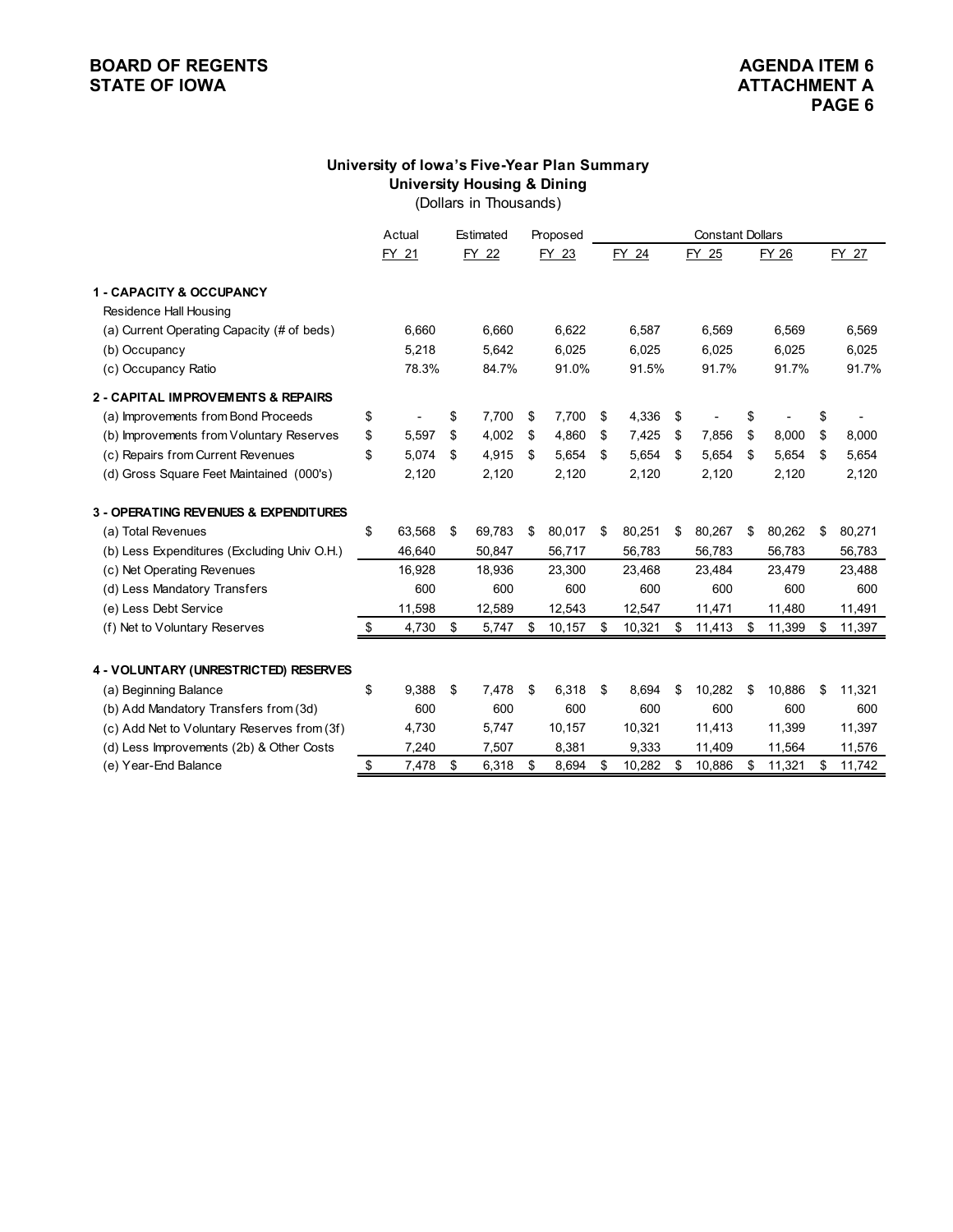#### **BOARD OF REGENTS**<br> **BOARD OF REGENTS**<br> **BOARD OF IOWA**<br> **ATTACHMENT A STATE OF IOWA**

# **University of Iowa University Housing & Dining Preliminary Budget 2022-23**

|                                              | <b>Actual</b><br>2020-21 | Approved<br><b>Budget</b><br>2021-22 | <b>Revised</b><br><b>Estimate</b><br>2021-22 | Proposed<br><b>Budget</b><br>2022-23 |
|----------------------------------------------|--------------------------|--------------------------------------|----------------------------------------------|--------------------------------------|
| <b>OPERATIONS</b>                            |                          |                                      |                                              |                                      |
| <b>Revenues</b>                              | \$<br>63,568,229         | \$<br>72,898,965                     | \$<br>69,782,775                             | \$<br>80,017,018                     |
| <b>Expenditures for Operations</b>           | 46,640,427               | 55,042,866                           | 50,847,231                                   | 56,717,186                           |
| Net Revenues                                 | 16,927,802               | 17,856,099                           | 18,935,544                                   | 23,299,832                           |
| % of Revenues                                | 26.6%                    | 24.5%                                | 27.1%                                        | 29.1%                                |
| Debt Service (due July 1)                    | 11,597,669               | 12,589,120                           | 12,589,120                                   | 12,542,713                           |
| <b>Mandatory Transfers</b>                   | 600,000                  | 600,000                              | 600,000                                      | 600,000                              |
| Net After Debt Service & Mandatory Transfers | \$<br>4,730,133          | \$<br>4,666,979                      | \$<br>5,746,424                              | \$<br>10,157,119                     |
| % of Revenues                                | 7.4%                     | 6.4%                                 | 8.2%                                         | 12.7%                                |
| Debt Service Coverage Ratio                  | 146%                     | 142%                                 | 150%                                         | 186%                                 |
| University Overhead Payment                  | \$<br>545,208            | \$<br>504,948                        | \$<br>504,948                                | \$<br>521,189                        |
| Overhead as % of Expenditures                | 1.2%                     | 0.9%                                 | 1.0%                                         | 0.9%                                 |
| <b>FUND BALANCES (June 30)</b>               |                          |                                      |                                              |                                      |
| Operation & Maintenance Fund                 | \$<br>1,000,000          | \$<br>1,000,000                      | \$<br>1,000,000                              | \$<br>1,000,000                      |
| Improvement Fund                             | 5,365,799                | 2,916,250                            | 4,859,500                                    | 7,424,500                            |
| <b>System Fund</b>                           | 1,111,868                | 285,535                              | 458,089                                      | 269,519                              |
| Subtotal--Voluntary Reserves                 | 7,477,667                | 4,201,785                            | 6,317,589                                    | 8,694,019                            |
| Sinking Fund                                 |                          |                                      |                                              |                                      |
| <b>Bond Reserve Fund</b>                     | 13,406,719               | 13,442,890                           | 13,406,719                                   | 13,406,719                           |
| <b>Bond Construction Fund</b>                | 19,736,318               | 10,982,318                           | 12,036,318                                   | 4,336,318                            |
| Subtotal--Mandatory Reserves                 | 33,143,037               | 24,425,208                           | 25,443,037                                   | 17,743,037                           |
| <b>Total Fund Balances (June 30)</b>         | \$<br>40,620,704         | \$<br>28,626,993                     | \$<br>31,760,626                             | \$<br>26,437,056                     |
| <b>REVENUES AND EXPENDITURES DETAIL</b>      |                          |                                      |                                              |                                      |
| <b>Revenues</b>                              |                          |                                      |                                              |                                      |
| Contracts                                    | \$<br>51,027,576         | \$<br>60,603,176                     | \$<br>62,656,472                             | \$<br>69,048,138                     |
| <b>Interest</b>                              | 460,376                  | 490,529                              | 714,855                                      | 693,452                              |
| Other Income                                 | 12,080,277               | 11,805,260                           | 6,411,448                                    | 10,275,428                           |
| <b>Total Revenues</b>                        | \$<br>63,568,229         | \$<br>72,898,965                     | \$<br>69,782,775                             | \$<br>80,017,018                     |
| <b>Expenditures for Operations</b>           |                          |                                      |                                              |                                      |
| Salaries, Wages & Benefits                   | \$<br>23,320,951         | \$<br>25,911,770                     | \$<br>24,040,334                             | \$<br>26,806,905                     |
| Cost of Food or Goods Sold                   | 7,783,331                | 11,755,514                           | 10,465,981                                   | 12,710,856                           |
| Other Operating Expense                      | 6,736,216                | 7,702,730                            | 7,280,465                                    | 7,736,411                            |
| <b>Utilities</b>                             | 5,859,494                | 6,216,352                            | 6,127,463                                    | 6,250,014                            |
| Repairs & Maintenance                        | 2,940,435                | 3,456,500                            | 2,932,988                                    | 3,213,000                            |
| <b>Total Expenditures</b>                    | \$<br>46,640,427         | \$<br>55,042,866                     | \$<br>50,847,231                             | \$<br>56,717,186                     |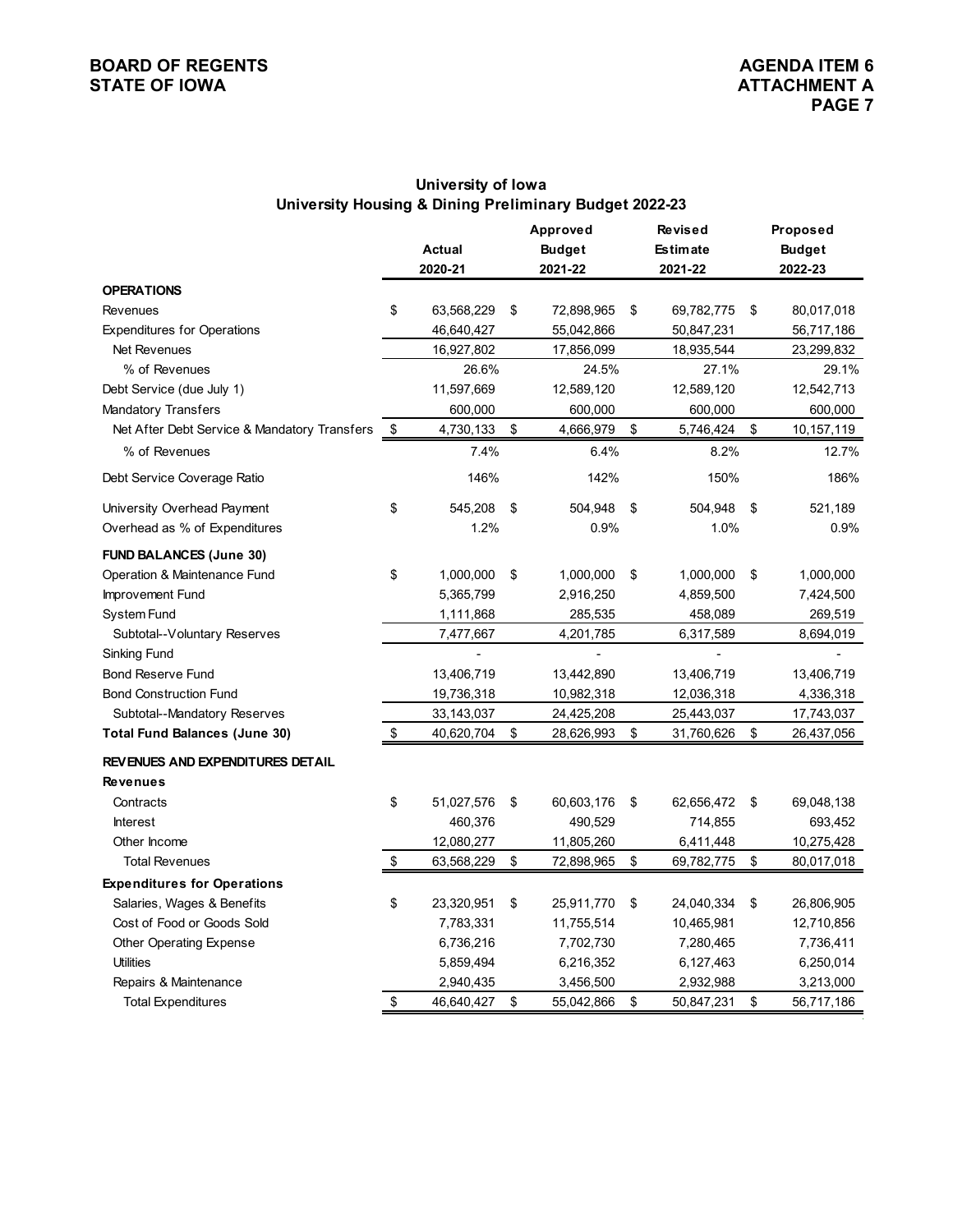# **University of Iowa Housing & Dining Proposed Residence System Rates for 2022-23**

|                                                   | <b>Current</b> | <b>Proposed</b> | <b>Proposed</b> |                      |  |  |  |
|---------------------------------------------------|----------------|-----------------|-----------------|----------------------|--|--|--|
|                                                   | $(2021 - 22)$  | $(2022 - 23)$   |                 | <b>Rate Increase</b> |  |  |  |
| <b>Residence Halls Academic Year</b>              | <b>Rates</b>   | <b>Rates</b>    | <b>Amount</b>   | <b>Percent</b>       |  |  |  |
| Single with Air                                   | \$9,316        | \$9,595         | 279             | 3.0%                 |  |  |  |
| Single with Air & Shared Bath                     | 10,650         | 10,970          | 320             | 3.0%                 |  |  |  |
| Single with Bath & Air                            | 12,207         | 12,573          | 366             | 3.0%                 |  |  |  |
| Double with Air                                   | 7,191          | 7,407           | 216             | 3.0%                 |  |  |  |
| Double with Air & Shared Bath                     | 8,053          | 8,295           | 242             | 3.0%                 |  |  |  |
| Double with Bath & Air                            | 8,913          | 9,180           | 267             | 3.0%                 |  |  |  |
| Double with Kitchen, Bath & Air                   | 9,336          | 9,616           | 280             | 3.0%                 |  |  |  |
| Triple with Air                                   | 6,077          | 6,259           | 182             | 3.0%                 |  |  |  |
| Triple with Bath & Air                            | 7,231          | 7,448           | 217             | 3.0%                 |  |  |  |
| Triple Suite with Kitchen, Bath & Air             | 8,332          | 8,582           | 250             | 3.0%                 |  |  |  |
| Quad with Air                                     | 5,284          | 5,443           | 159             | 3.0%                 |  |  |  |
| Quad with Bath & Air                              | 6,149          | 6,333           | 184             | 3.0%                 |  |  |  |
| Quad Suite with Kitchen, Bath & Air               | 6,991          | 7,201           | 210             | 3.0%                 |  |  |  |
| Mayflower Single with Kitchen, Bath & Air         | 9,316          | 9,595           | 279             | 3.0%                 |  |  |  |
| Mayflower Double with Kitchen, Bath & Air         | 8,067          | 8,309           | 242             | 3.0%                 |  |  |  |
| Single with Air & Pod Configuration               | 10,427         | 10,740          | 313             | 3.0%                 |  |  |  |
| Double with Air & Pod Configuration               | 8,275          | 8,523           | 248             | 3.0%                 |  |  |  |
| Triple with Air & Pod Configuration               | 7,140          | 7,354           | 214             | 3.0%                 |  |  |  |
| Quad with Air & Pod Configuration                 | 6,006          | 6,186           | 180             | 3.0%                 |  |  |  |
| Temporary Housing (daily rate)                    | 10             | 10              |                 |                      |  |  |  |
| <b>Hawkeye Dollars</b>                            |                |                 |                 |                      |  |  |  |
| (assessed to all room contractholders)            | \$200          | \$200           |                 |                      |  |  |  |
| <b>Housing Application Fee</b>                    |                |                 |                 |                      |  |  |  |
| (assessed to all 1st-time applicants only)        | \$75           | \$75            |                 |                      |  |  |  |
| <b>Board Rates</b>                                |                |                 |                 |                      |  |  |  |
| Gold (Unlimited)                                  | \$3,955        | \$4,075         | \$120           | 3.0%                 |  |  |  |
| Black (220 per semester) *                        | 3,565          | 3,672           | 107             | 3.0%                 |  |  |  |
| Hawkeye (75 per semester)                         | 1,530          | 1,576           | 46              | $3.0\%$              |  |  |  |
| * Standard board plan                             |                |                 |                 |                      |  |  |  |
| University-affiliated Guest Rates (monthly rates) |                |                 |                 |                      |  |  |  |
| Studio apartment                                  | \$700          | \$700           |                 |                      |  |  |  |
| One-bedroom apartment                             | 900            | 900             |                 |                      |  |  |  |
| Two-bedroom apartment                             | 1,200          | 1,200           |                 |                      |  |  |  |

Note: The Double with Air room rate, Black meal plan, and \$200 Hawkeye Dollars were used for the rate comparison on page 2.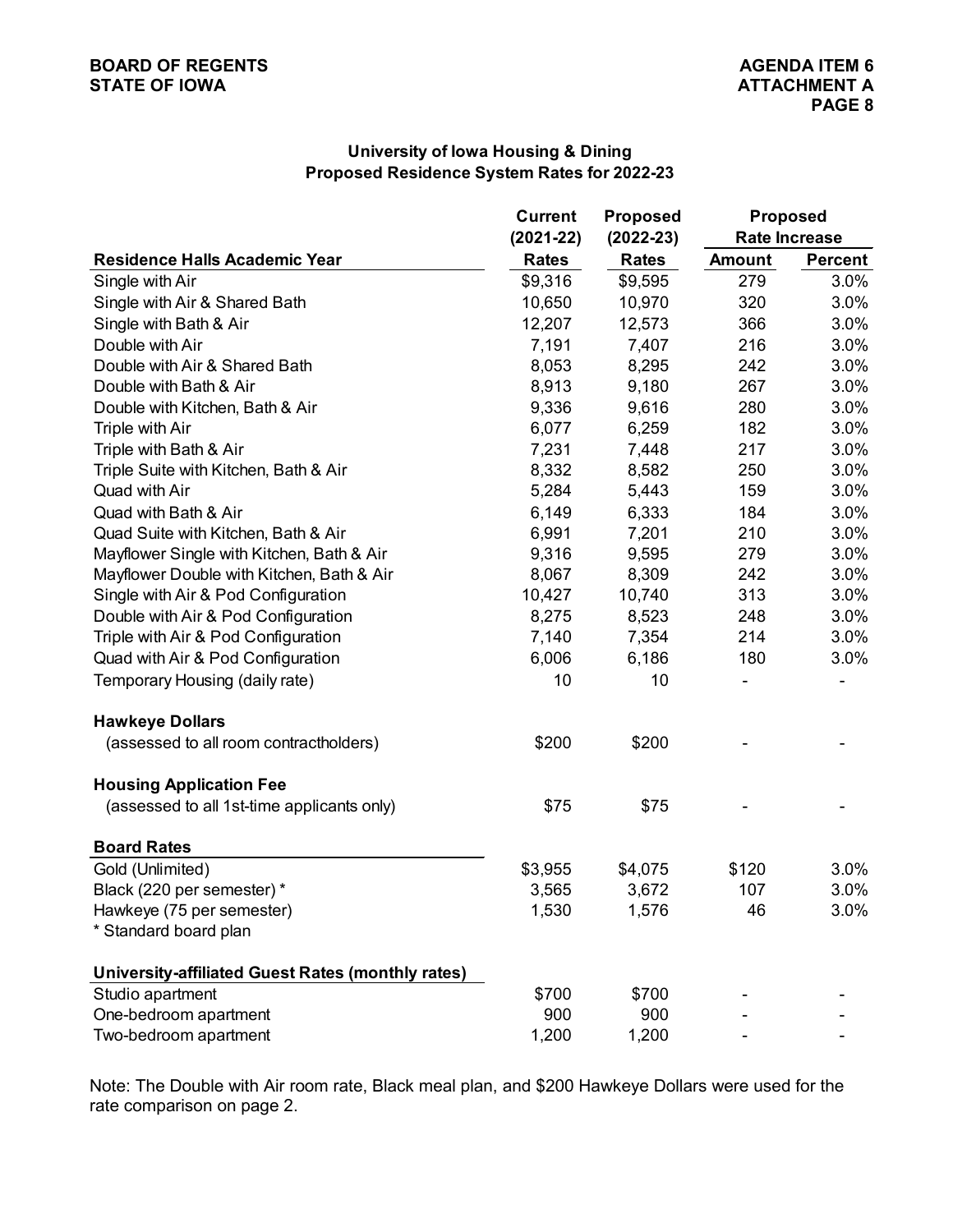# **BOARD OF REGENTS**<br> **BOARD OF REGENTS**<br> **BOARD OF IOWA**<br> **ATTACHMENT A STATE OF IOWA**

|                                           | <b>Current</b> | <b>Proposed</b> |                 |                      |
|-------------------------------------------|----------------|-----------------|-----------------|----------------------|
|                                           | 2022           | 2023            | <b>Proposed</b> |                      |
|                                           | <b>Daily</b>   | <b>Daily</b>    |                 | <b>Rate Increase</b> |
| <b>Residence Halls Summer 2023</b>        | <b>Rates</b>   | <b>Rates</b>    | <b>Amount</b>   | <b>Percent</b>       |
| Single with Air                           | \$54.81        | \$56.45         | \$1.64          | 3.0%                 |
| Single with Air & Shared Bath             | 60.23          | 62.04           | 1.81            | 3.0%                 |
| Single with Bath & Air                    | 68.35          | 70.40           | 2.05            | 3.0%                 |
| Double with Air                           | 38.84          | 40.01           | 1.17            | 3.0%                 |
| Double with Air & Shared Bath             | 42.68          | 43.96           | 1.28            | 3.0%                 |
| Double with Bath & Air                    | 46.56          | 47.96           | 1.40            | 3.0%                 |
| Double with Kitchen, Bath & Air           | 48.48          | 49.93           | 1.45            | 3.0%                 |
| Triple with Air                           | 31.62          | 32.57           | 0.95            | 3.0%                 |
| Triple with Bath & Air                    | 36.74          | 37.84           | 1.10            | 3.0%                 |
| Triple Suite with Kitchen, Bath & Air     | 41.67          | 42.92           | 1.25            | 3.0%                 |
| Quad with Air                             | 27.42          | 28.24           | 0.82            | 3.0%                 |
| Quad with Bath & Air                      | 27.95          | 28.79           | 0.84            | 3.0%                 |
| Quad Suite with Kitchen, Bath & Air       | 34.51          | 35.55           | 1.04            | 3.0%                 |
| Mayflower Single with Kitchen, Bath & Air | 53.47          | 55.07           | 1.60            | 3.0%                 |
| Mayflower Double with Kitchen, Bath & Air | 43.21          | 44.51           | 1.30            | 3.0%                 |
| Single with Air & Pod Configuration       | 58.02          | 59.76           | 1.74            | 3.0%                 |
| Double with Air & Pod Configuration       | 46.03          | 47.41           | 1.38            | 3.0%                 |
| Triple with Air & Pod Configuration       | 39.73          | 40.92           | 1.19            | 3.0%                 |
| Quad with Air & Pod Configuration         | 33.41          | 34.41           | 1.00            | 3.0%                 |
| <b>Summer 2023 Board Rates</b>            |                |                 |                 |                      |
| 200 Meal Block                            | \$1,555        | \$1,601         | \$47            | 3.0%                 |
| 150 Meal Block                            | 1,247          | 1,285           | 37              | 3.0%                 |
| 100 Meal Block                            | 894            | 921             | 27              | 3.0%                 |
| 50 Meal Block                             | 476            | 490             | 14              | 3.0%                 |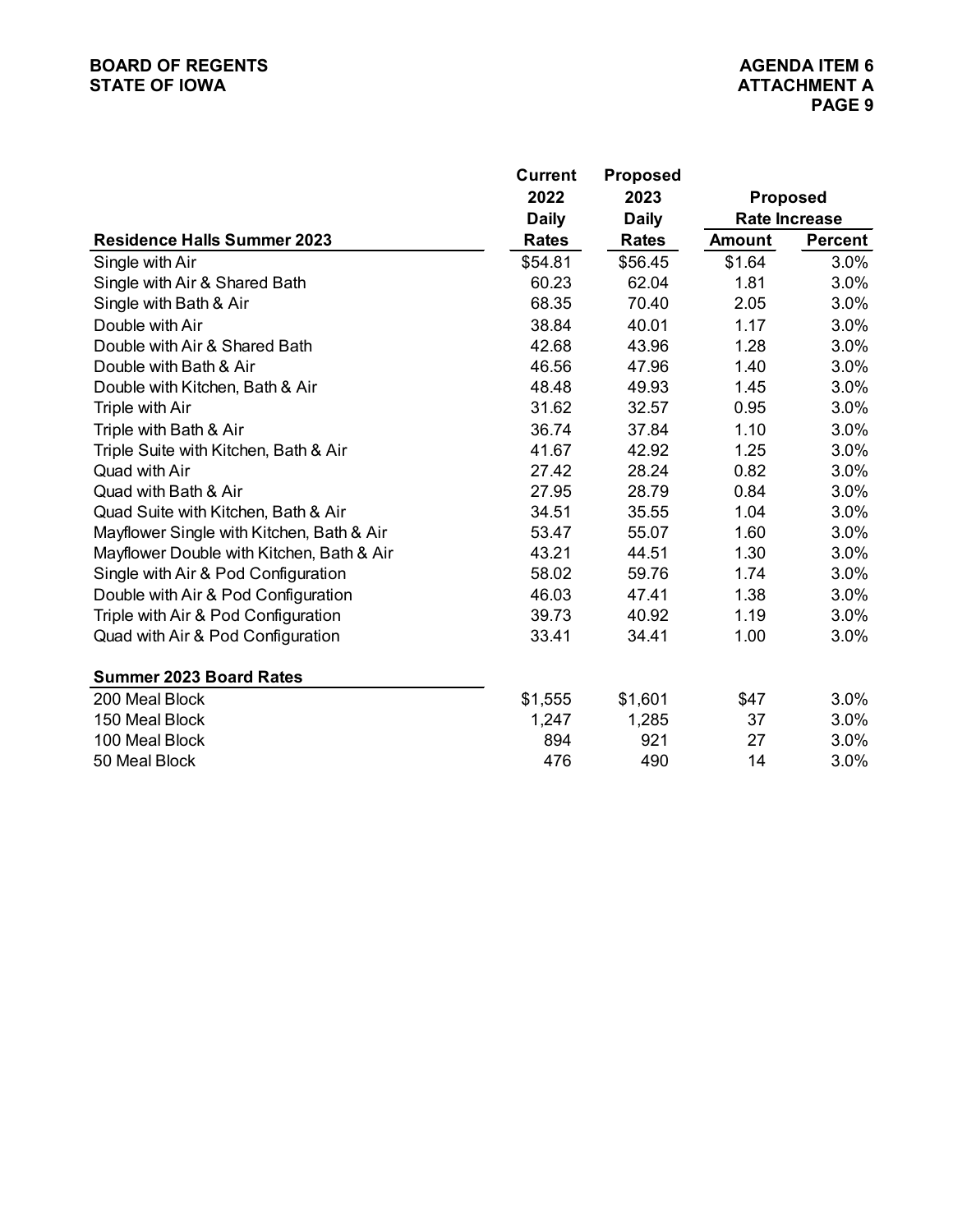#### **IOWA STATE UNIVERSITY DEPARTMENT OF RESIDENCE (DOR)**

#### COVID-19 Pandemic Update

All of FY21 and the beginning of FY22 have significantly centered on providing a great student experience while concurrently addressing the ongoing COVID-19 dynamic. Freshmen who enrolled and lived on campus did not have the same experience as previous generations of students. As returning sophomores, the need was to engage this group as we would first-year students given COVID impacted their academic, co-curricular, living, and dining experiences. This required the DOR to operate under dramatically different conditions than any prior year.

A sampling of the numerous strategies that were utilized for Fall 2021 to provide housing and dining opportunities while supporting University and student decisions regarding COVID-19 are provided below.

- All triple and quad rooms remained double occupancy.
- No requirement of social distancing.
- Face coverings were recommended, but not required in all spaces.
- Hand sanitizing stations remained throughout buildings.
- Linden Hall was utilized as isolation housing for any residence hall students who tested positive for COVID-19.
- Professional moving services were contracted to relocate residence hall students to and from isolation housing and permanent assignments.
- Personalized menu selection and daily meal delivery were provided for residents in isolation and quarantine housing.
- Outreach protocols to students living in isolation housing came from Department of Residence, Student Counseling Services, Thielen Student Health Services, and the Dean of Students Office.
- Established a centralized dining emergency staffing team to track absences and provide guidance and communication to all ISU dining staff.
- Transitioned Conversations Dining Center into a Get & GO location for production and service of togo meals for students and to provide service for isolation and quarantine spaces (ISQ Housing).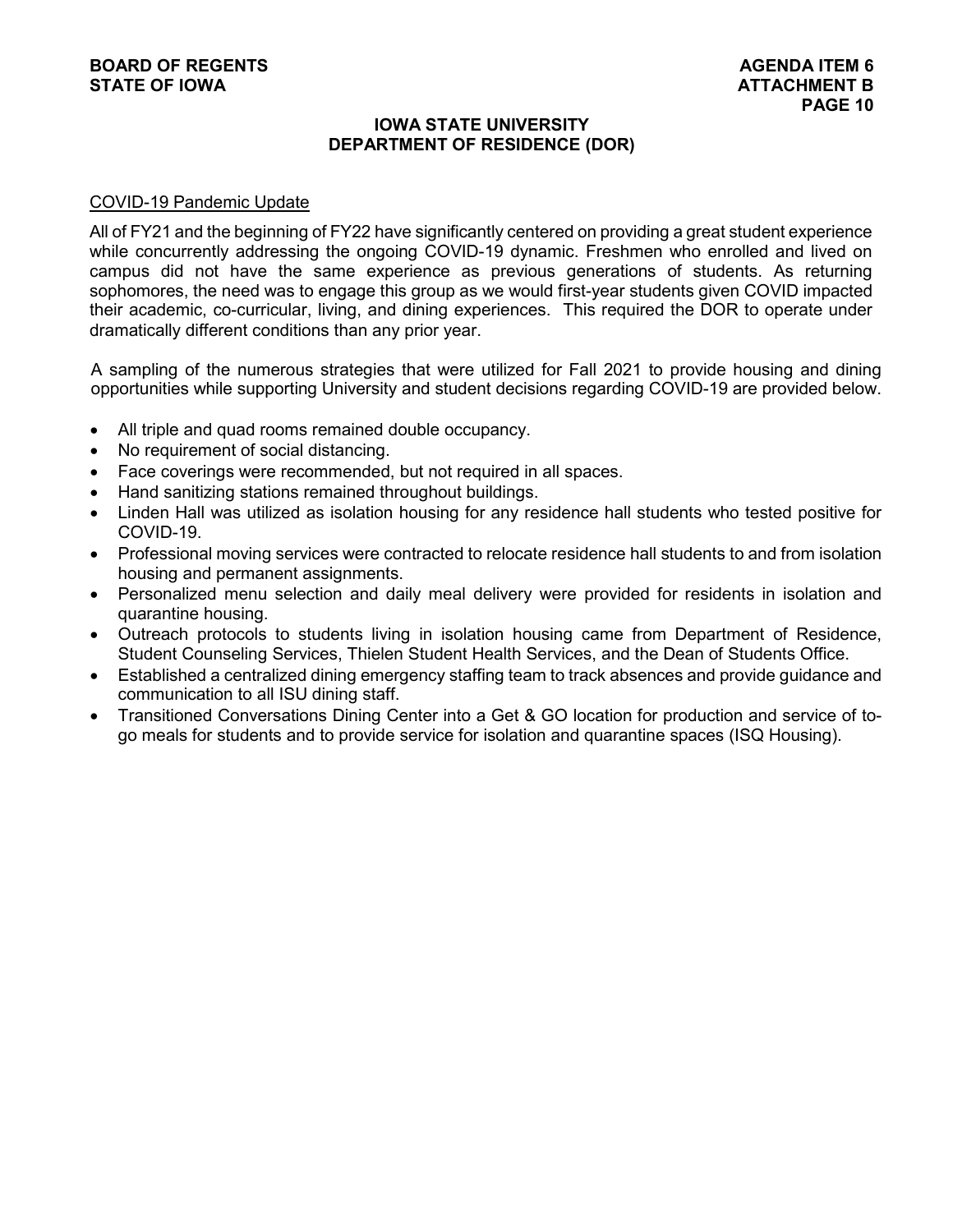#### Five–Year Plan – table on page 12

- Due to the large enrollment growth from 2013-2016, student housing was in high demand and over 8,000 beds were added to the Ames community. With enrollment returning to pre-2013 levels, students currently have more options which has impacted demand for on-campus housing. Internally, DOR works to monitor currently contracted students and who, of those students, have or have not chosen to re-contract for on-campus housing, while continually working to make contact with all students to encourage them to return to on-campus housing. The five-year plan projects occupancy to gradually increase from 9,177 students in FY 2023 to 9,719 in FY 2027.
- DOR commits to allocating net revenues to projects aimed at improving the quality of the residential experience in all facilities. Projects planned include improved community bathrooms, reinvestment in student room and common area furnishings, window and roof replacements, renovations in student social and service spaces, HVAC upgrades, and delivering collaborative study spaces. Dining projects in the five-year plan include repairs and upgrades to tools and equipment, renovating and remodeling existing venues, adding or expanding new venues, and enhancing technology.
- Capital spending for housing and dining projects from voluntary reserves is projected to range from \$6.6M-\$15.5M per year throughout the 5-year plan. The DOR will continue to evaluate and prioritize uses for these funds to address building improvement needs. Funds will be committed as revenue is earned and adjustments will be made to the planned projects as necessary to maintain adequate reserves and a favorable debt service coverage ratio.

#### FY 2023 Preliminary Budget - table on page 13

- The final occupancy projection used in the FY 2022 budget was 8,600 students with actual occupancy being 8,948. Based on enrollment returning contract projections, a projected occupancy of 9,177 students was used for the FY 2023 preliminary budget. The occupancy and proposed rate increases are expected to generate \$5M in incremental contract revenue and is partially offset by budgeted declines in other income.
- Inflationary pressure is expected in virtually every expense sector. Cost increases are projected for personnel, utilities, food, maintenance and repairs. Hiring and retaining quality employees continues to be a challenge. The food service industry consistently faces a labor market that has a limited workforce. This shortage, seen across the service-industry, has been exacerbated over the past year. Wage pressures are hindering both full-time and student labor participation.
- All proposed FY 2023 room and board rates begin on page 14. The DOR continues to offer multiple rates, differentiating based on style of accommodation offered (standard room, suite or apartment) and amenities (air-conditioning, private bathrooms, kitchens, pet-friendly, furnished, etc.) Proposed board rates reflect a 3.0% increase. When combined, the proposed rate change for the standard double room (no air conditioning) and meal plan (Cardinal) is a 3.0% increase.
- The current outstanding bond principal is \$114 million and the annual debt service included in the FY 2023 preliminary budget is \$15.2 million. The budgeted FY 2023 debt service coverage ratio is 164%.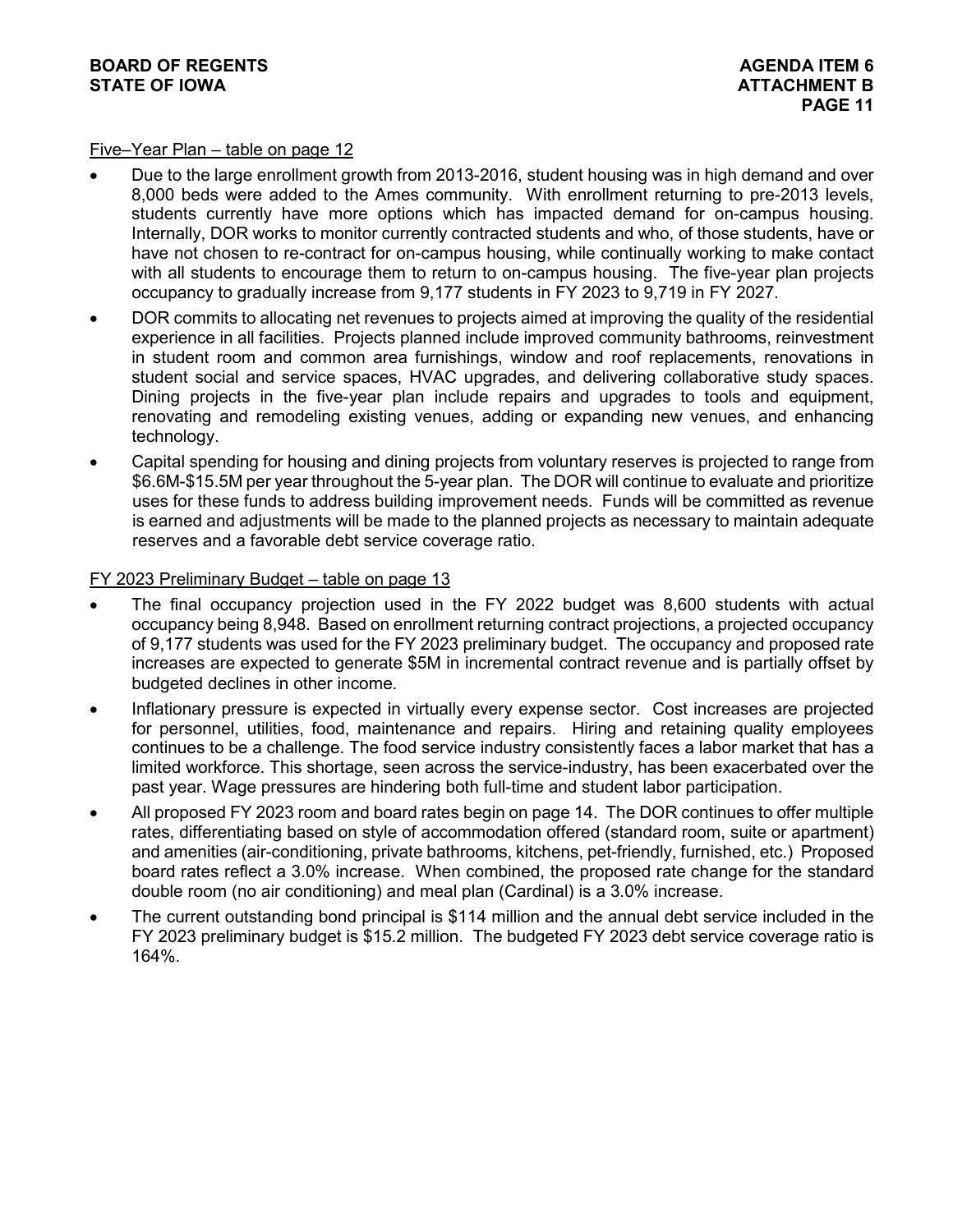# **BOARD OF REGENTS**<br> **BOARD OF REGENTS**<br> **BOARD OF IOWA**<br> **ATTACHMENT B**

### **Department of Residence Iowa State University's Five-Year Plan Summary**

(Dollars in Thousands)

|                                              | Actual       | Estimated    | Proposed     | <b>Constant Dollars</b> |        |    |        |    |        |    |                |
|----------------------------------------------|--------------|--------------|--------------|-------------------------|--------|----|--------|----|--------|----|----------------|
|                                              | FY 21        | FY 22        | FY 23        |                         | FY 24  |    | FY 25  |    | FY 26  |    | FY 27          |
| 1 - CAPACITY & OCCUPANCY                     |              |              |              |                         |        |    |        |    |        |    |                |
| Residence Hall Housing                       |              |              |              |                         |        |    |        |    |        |    |                |
| (a) Current Operating Capacity (# of beds)   | 6,829        | 6,176        | 6,471        |                         | 6,471  |    | 6,471  |    | 6,471  |    | 6,471          |
| (b) Occupancy                                | 5,817        | 5,972        | 6,067        |                         | 6,152  |    | 6,246  |    | 6,304  |    | 6,426          |
| (c) Occupancy Ratio                          | 85.2%        | 96.7%        | 93.8%        |                         | 95.1%  |    | 96.5%  |    | 97.4%  |    | 99.3%          |
| <b>Apartment Housing</b>                     |              |              |              |                         |        |    |        |    |        |    |                |
| (d) Current Operating Capacity (Units)       | 3,747        | 3,224        | 3,614        |                         | 3,614  |    | 3,614  |    | 3,614  |    | 3,614          |
| (e) Units Occupied                           | 2,841        | 2,976        | 3,110        |                         | 3,155  |    | 3,203  |    | 3,232  |    | 3,293          |
| (f) Occupancy Ratio                          | 75.8%        | 92.3%        | 86.1%        |                         | 87.3%  |    | 88.6%  |    | 89.4%  |    | 91.1%          |
| 2 - CAPITAL IMPROVEMENTS & REPAIRS           |              |              |              |                         |        |    |        |    |        |    |                |
| (a) Improvements from Bond Proceeds          | \$           | \$           | \$           | \$                      |        | \$ |        | \$ |        | \$ | $\blacksquare$ |
| (b) Improvements from Voluntary Reserves     | \$<br>9,479  | \$<br>12,100 | \$<br>13,550 | \$                      | 7,850  | \$ | 6,900  | \$ | 7,375  | \$ | 8,625          |
| (c) Repairs from Current Revenues            | \$<br>3,667  | \$<br>4,139  | \$<br>3,747  | \$                      | 3,747  | \$ | 3,747  | \$ | 3,747  | \$ | 3,747          |
| (d) Gross Square Feet Maintained (000's)     | 3,655        | 3,655        | 3,655        |                         | 3,655  |    | 3,655  |    | 3,655  |    | 3,655          |
| 3 - OPERATING REVENUES & EXPENDITURES        |              |              |              |                         |        |    |        |    |        |    |                |
| (a) Total Revenues                           | \$<br>78,352 | \$<br>90,435 | \$<br>94,411 | \$                      | 95,476 | \$ | 95,765 | \$ | 96,679 | \$ | 97,196         |
| (b) Less Expenditures (Excluding Univ O.H.)  | 59,220       | 66,739       | 69,490       |                         | 69,391 |    | 69,291 |    | 69,321 |    | 69,291         |
| (c) Net Operating Revenues                   | 19,132       | 23,696       | 24,921       |                         | 26,085 |    | 26,474 |    | 27,358 |    | 27,905         |
| (d) Less Debt Service                        | 12,765       | 14,249       | 15,217       |                         | 15,202 |    | 14,675 |    | 13,757 |    | 12,681         |
| (e) Less Voluntary Transfers                 | 3,939        | 4,342        | 4,472        |                         | 4,472  |    | 4,472  |    | 4,472  |    | 4,472          |
| (f) Net to Voluntary Reserves                | \$<br>2,428  | \$<br>5,105  | \$<br>5,232  | \$                      | 6,411  | \$ | 7,327  | \$ | 9,129  | \$ | 10,752         |
| 4 - VOLUNTARY (UNRESTRICTED) RESERVES        |              |              |              |                         |        |    |        |    |        |    |                |
| (a) Beginning Balance                        | \$<br>32,681 | 38,322       | 26,402       |                         | 18,159 |    | 16,795 |    | 17,296 |    | 19,125         |
| (b) Add Net to Voluntary Reserves from (3f)  | 2,428        | \$<br>5,105  | \$<br>5,232  | \$                      | 6,411  | \$ | 7,326  | \$ | 9,129  | \$ | 10,752         |
| (c) Add Transfer from Plant & Other Revenues | 12,550       | (4,925)      | 75           |                         | 75     |    | 75     |    | 75     |    | 75             |
| (d) Less Improvements (2b) & Other Costs     | 9,337        | 12,100       | 13,550       |                         | 7,850  |    | 6,900  |    | 7,375  |    | 8,625          |
| (e) Year-End Balance                         | \$<br>38,322 | \$<br>26,402 | \$<br>18,159 | \$                      | 16,795 | \$ | 17,296 | \$ | 19,125 | \$ | 21,327         |
|                                              |              |              |              |                         |        |    |        |    |        |    |                |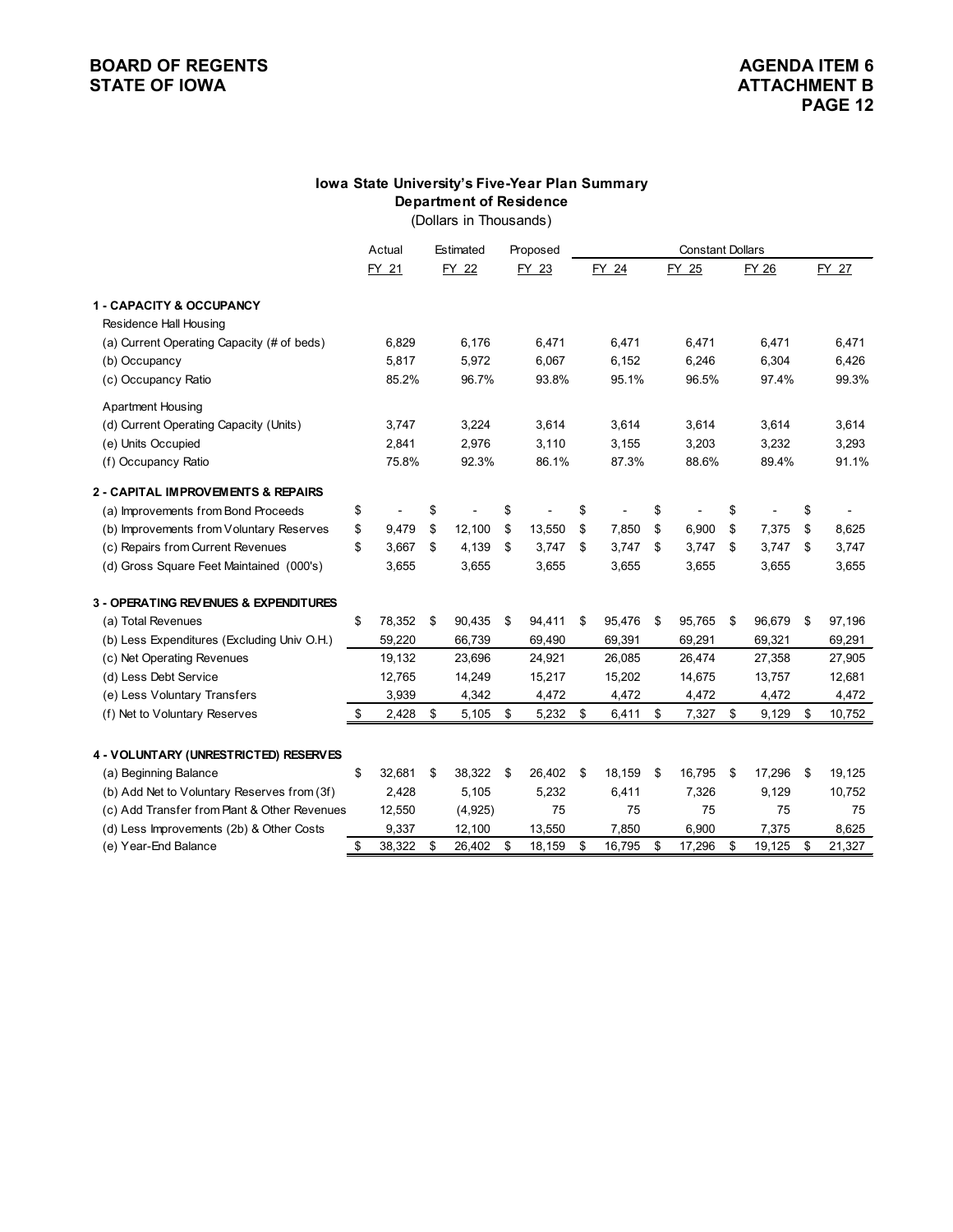#### **BOARD OF REGENTS**<br> **BOARD OF REGENTS**<br> **BOARD OF IOWA**<br> **ATTACHMENT B STATE OF IOWA**

## **Iowa State University Residence System Proposed Budget 2022-23**

|                                      |                   |               |    | Proposed                  |    |                  |                  |  |  |
|--------------------------------------|-------------------|---------------|----|---------------------------|----|------------------|------------------|--|--|
|                                      |                   | <b>Actual</b> |    | Approved<br><b>Budget</b> |    | <b>Estimates</b> | <b>Budget</b>    |  |  |
|                                      |                   | 2020-21       |    | 2021-22                   |    | 2021-22          | 2022-23          |  |  |
| <b>OPERATIONS</b>                    |                   |               |    |                           |    |                  |                  |  |  |
| Revenues                             | \$                | 78,351,996    | \$ | 87,109,220                | \$ | 90,434,573       | \$<br>94,410,718 |  |  |
| <b>Expenditures for Operations</b>   |                   | 59,219,883    |    | 64,695,289                |    | 66,738,598       | 69,490,036       |  |  |
| Net Revenues                         |                   | 19,132,113    |    | 22,413,931                |    | 23,695,975       | 24,920,682       |  |  |
| % of Revenues                        |                   | 24.4%         |    | 25.7%                     |    | 26.2%            | 26.4%            |  |  |
| Debt Service (due July 1)            |                   | 12,765,351    |    | 14,248,793                |    | 14,248,793       | 15,217,043       |  |  |
| Net After Debt Service               | \$                | 6,366,762     | \$ | 8,165,138                 | \$ | 9,447,182        | \$<br>9,703,639  |  |  |
| % of Revenues                        |                   | 8.1%          |    | 9.4%                      |    | 10.4%            | 10.3%            |  |  |
| Debt Service Coverage Ratio          |                   | 150%          |    | 157%                      |    | 166%             | 164%             |  |  |
| University Overhead Payment          | \$                | 3,938,991     | \$ | 4,188,615                 | \$ | 4,341,831        | \$<br>4,472,086  |  |  |
| Overhead as % of Expenditures        |                   | 6.7%          |    | 6.5%                      |    | 6.5%             | 6.4%             |  |  |
| <b>FUND BALANCES (June 30)</b>       |                   |               |    |                           |    |                  |                  |  |  |
| Improvement Fund                     | \$                | 6,572,996     | \$ | 8,110,414                 | \$ | 11,872,996       | \$<br>4,622,996  |  |  |
| System Fund                          |                   | 31,741,619    |    | 29,294,016                |    | 17,228,718       | 13,535,271       |  |  |
| Subtotal--Voluntary Reserves         |                   | 38,314,615    |    | 37,404,430                |    | 29,101,714       | 18, 158, 267     |  |  |
| <b>Sinking Fund</b>                  |                   | 10,489,134    |    |                           |    |                  |                  |  |  |
| Bond Reserve Fund                    |                   | 13,190,924    |    | 15,149,384                |    | 15,414,024       | 15,413,274       |  |  |
| <b>Bond Construction Fund</b>        |                   |               |    |                           |    |                  |                  |  |  |
| Subtotal--Mandatory Reserves         |                   | 23,680,058    |    | 15,149,384                |    | 15,414,024       | 15,413,274       |  |  |
| <b>Total Fund Balances (June 30)</b> | \$                | 61,994,673    | \$ | 52,553,814                | \$ | 44,515,738       | \$<br>33,571,541 |  |  |
| REVENUES AND EXPENDITURES DETAIL     |                   |               |    |                           |    |                  |                  |  |  |
| <b>Revenues</b>                      |                   |               |    |                           |    |                  |                  |  |  |
| Contracts                            | \$                | 65,639,844    | \$ | 72,277,424                | \$ | 73,786,601       | \$<br>78,949,849 |  |  |
| <b>Interest</b>                      |                   | 407,777       |    | 255,000                   |    | 255,000          | 205,000          |  |  |
| Other Income                         |                   | 12,304,375    |    | 14,576,796                |    | 16,392,972       | 15,255,869       |  |  |
| <b>Total Revenues</b>                | $\boldsymbol{\$}$ | 78,351,996    | \$ | 87,109,220                | \$ | 90,434,573       | \$<br>94,410,718 |  |  |
| <b>Expenditures for Operations</b>   |                   |               |    |                           |    |                  |                  |  |  |
| Salaries, Wages & Benefits           | \$                | 29,956,984    | \$ | 31,279,018                | \$ | 32,539,395       | \$<br>35,448,474 |  |  |
| Cost of Food or Goods Sold           |                   | 10,608,436    |    | 10,384,458                |    | 10,948,957       | 11,932,497       |  |  |
| Other Operating Expense              |                   | 8,631,634     |    | 13,673,126                |    | 12,506,852       | 11,177,260       |  |  |
| <b>Utilities</b>                     |                   | 6,356,022     |    | 6,118,959                 |    | 6,604,208        | 7,096,952        |  |  |
| Repairs & Maintenance                |                   | 3,666,807     |    | 3,239,728                 |    | 4,139,186        | 3,834,853        |  |  |
| <b>Total Expenditures</b>            | \$                | 59,219,883    | \$ | 64,695,289                | \$ | 66,738,598       | \$<br>69,490,036 |  |  |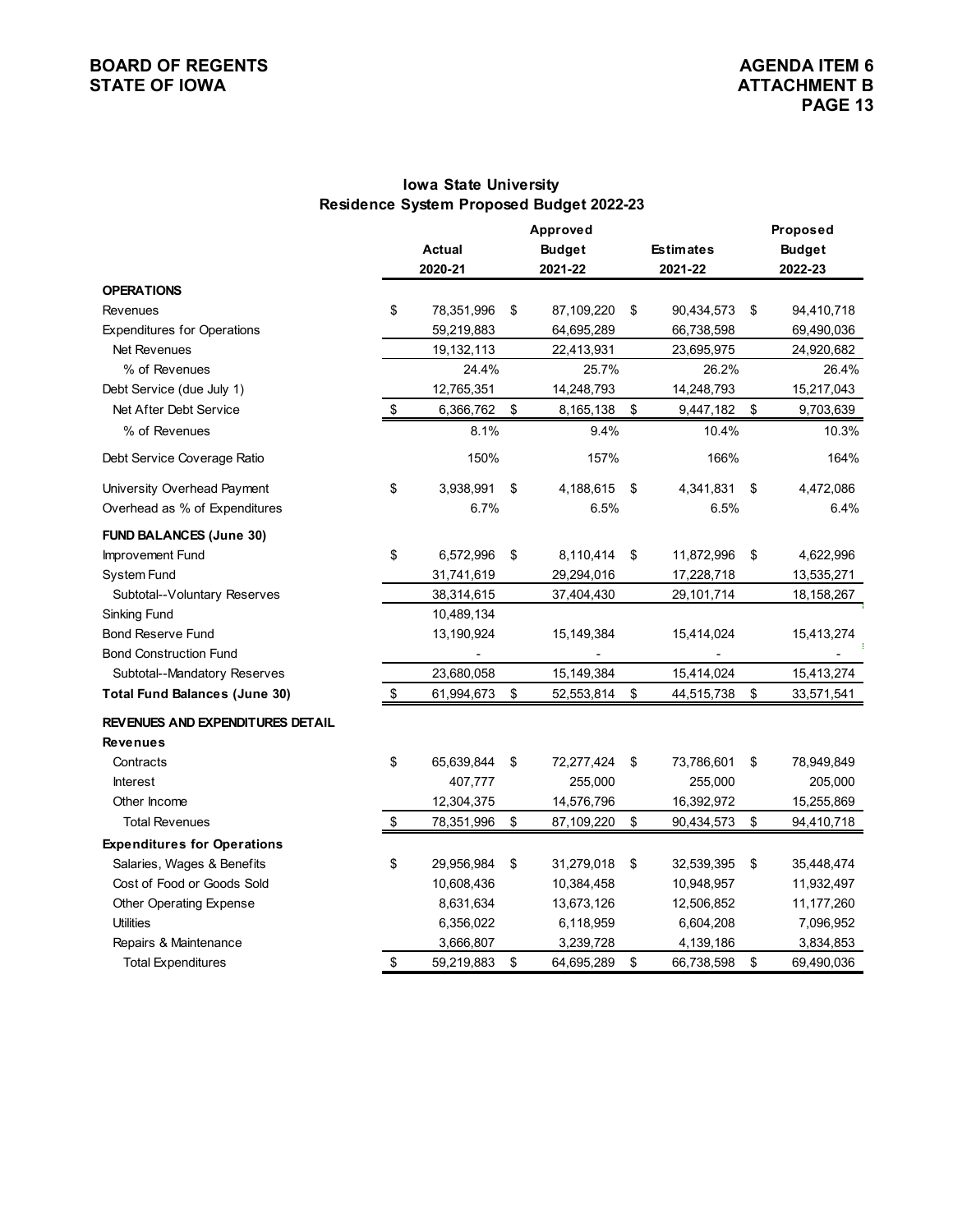## **BOARD OF REGENTS**<br> **BOARD OF REGENTS**<br> **BOARD OF IOWA**<br> **ATTACHMENT B STATE OF IOWA**

#### **IOWA STATE UNIVERSITY Department of Residence - Proposed Rates for Fiscal Year 2023**

| <b>Application / Contracting Fees</b>                             |                                           |                    | <b>FY22 Rate</b>    |                     | <b>FY23 Rate</b>      |                           | \$ Increase | % Increase |
|-------------------------------------------------------------------|-------------------------------------------|--------------------|---------------------|---------------------|-----------------------|---------------------------|-------------|------------|
| One-time, new admit Contracting Fee <sup>1</sup>                  |                                           | \$                 | 10                  | \$                  | 10                    | \$                        |             | 0.00%      |
| One-time, new admit Housing Prepayment <sup>2</sup>               |                                           | \$                 | 125                 | $\mathsf{\hat{S}}$  | 125                   | 5                         |             | 0.00%      |
|                                                                   |                                           |                    |                     |                     |                       |                           |             |            |
| Academic Year Traditional Style Residence Hall Rates <sup>3</sup> |                                           |                    | <b>FY22 Rate</b>    |                     | <b>FY23 Rate</b>      |                           | \$ Increase | % Increase |
|                                                                   | Double - No AC                            | \$                 | 4,590               | $\mathsf{\dot{S}}$  | $4,725$ \$            |                           | 135         | 2.94%      |
|                                                                   | Double - with AC                          | \$                 | 4,950               | $\ddot{\mathsf{s}}$ | 5,100                 | 5                         | 150         | 3.03%      |
| Richardson Court and Union                                        | Single - No AC                            | \$                 | 5,490               | $\zeta$             | $5,655$ \$            |                           | 165         | 3.01%      |
| Drive <sup>4</sup>                                                | Single - with AC                          | \$                 | 5,850               | Ŝ.                  | 6,025                 | Ś                         | 175         | 2.99%      |
|                                                                   | Double as Single <sup>5</sup>             | \$                 | 1,500               | $\zeta$             | 1,550                 | $\overline{\mathsf{s}}$   | 50          | 3.33%      |
|                                                                   | WW Double                                 | \$                 | 4,050               | $\zeta$             | 4,170                 | $\ddot{\mathsf{s}}$       | 120         | 2.96%      |
| Wallace/Wilson <sup>6</sup>                                       | WW Single                                 | $\mathsf{\dot{S}}$ | 4,950               | $\mathsf{S}$        | 5,100                 | I \$                      | 150         | 3.03%      |
|                                                                   | WW XL Single                              | \$                 | 5,175               | $\mathsf{S}$        | 5,330                 | $\ddot{\mathsf{s}}$       | 155         | 3.00%      |
| Academic Year Suite Style Residence Hall Rates <sup>3</sup>       |                                           |                    | <b>FY22 Rate</b>    |                     | <b>FY23 Rate</b>      |                           | \$ Increase | % Increase |
|                                                                   | Double Suite                              | \$                 | $6,075$ \$          |                     | $6,255$ \$            |                           | 180         | 2.96%      |
| Suite Style Residence Halls and                                   | Single Suite                              | \$                 | $6,975$ \$          |                     | $7,185$ \$            |                           | 210         | 3.01%      |
| Geoffroy Hall <sup>7</sup>                                        | Double as Single <sup>5</sup>             | \$                 | $1,500$ \$          |                     | $1,550$ \$            |                           | 50          | 3.33%      |
|                                                                   |                                           |                    |                     |                     |                       |                           |             |            |
|                                                                   |                                           |                    | <b>FY22 Rate</b>    |                     | <b>FY23 Rate</b>      |                           | \$ Increase | % Increase |
| <b>Academic Year Apartment Rates 8</b>                            | 2 Bedroom, 4 Person (shared bedroom)      | \$                 | 4,950               | $\zeta$             | 5,100                 | I\$                       | 150         | 3.03%      |
|                                                                   | 4 Bedroom, 4 Person (private bedroom)     | \$                 | 5,400               | - \$                | 5,560                 | l \$                      | 160         | 2.96%      |
| Frederiksen Court                                                 | 2 Bedroom, 2 Person (private bedroom)     | $\zeta$            | $5,850$ \$          |                     | $6,025$ \$            |                           | 175         | 2.99%      |
|                                                                   | 2 Bedroom Private - Pet (private bedroom) | \$                 | 6,120               | $\mathsf{S}$        | $6,305$ $\frac{1}{5}$ |                           | 185         | 3.02%      |
|                                                                   | 2 Bedroom                                 | $\zeta$            | 6,120               | \$                  | $6,305$ \$            |                           | 185         | 3.02%      |
| Schilletter Village <sup>9</sup>                                  | 2 Bedroom Pet                             | \$                 | 6,390               | $\mathsf{\hat{S}}$  | 6,580                 | $\mathsf{\hat{S}}$        | 190         | 2.97%      |
|                                                                   | 1 Bedroom, Unfurnished                    | Ś                  | 5,265               | $\ddot{\varsigma}$  | $5,425$ \$            |                           | 160         | 3.04%      |
|                                                                   | 2 Bedroom, 1 Level, Unfurnished           | \$                 | 5,670               | Ś                   | 5,840                 | $\boldsymbol{\mathsf{S}}$ | 170         | 3.00%      |
| University Village <sup>9</sup>                                   | Townhouse, 2 Bedroom, Unfurnished         | $\overline{\xi}$   | 6,030               | $\zeta$             | 6,210                 | $\zeta$                   | 180         | 2.99%      |
|                                                                   | Townhouse, 2 Bedroom, Pet/Furnished       | \$                 | 6,390               | $\zeta$             | 6,580                 | $\zeta$                   | 190         | 2.97%      |
| Summer Residence Hall Rates <sup>10</sup>                         |                                           |                    | Summer 2022<br>Rate |                     | Summer 2023<br>Rate   |                           | \$ Increase | % Increase |
| Suite Style Residence Halls and                                   | Suite Double - Full Summer                | $\mathsf{\dot{S}}$ | 1,305               | $\mathsf{S}$        | $1,345$ \$            |                           | 40          | 3.07%      |
| Geoffroy Hall <sup>7</sup>                                        | Suite Single - Full Summer                | \$                 | 1,500               | $\mathsf{S}$        | $1,545$ \$            |                           | 45          | 3.00%      |
|                                                                   | Double - with AC - Full Summer            | \$                 | 1,065               | $\zeta$             | 1,100                 | \$ ا                      | 35          | 3.29%      |
| Richardson Ct and Union Dr<br>Neighborhoods <sup>4</sup>          | Double - with AC - Session 1/2            | \$                 | 710                 | \$                  | 735                   | \$                        | 25          | 3.52%      |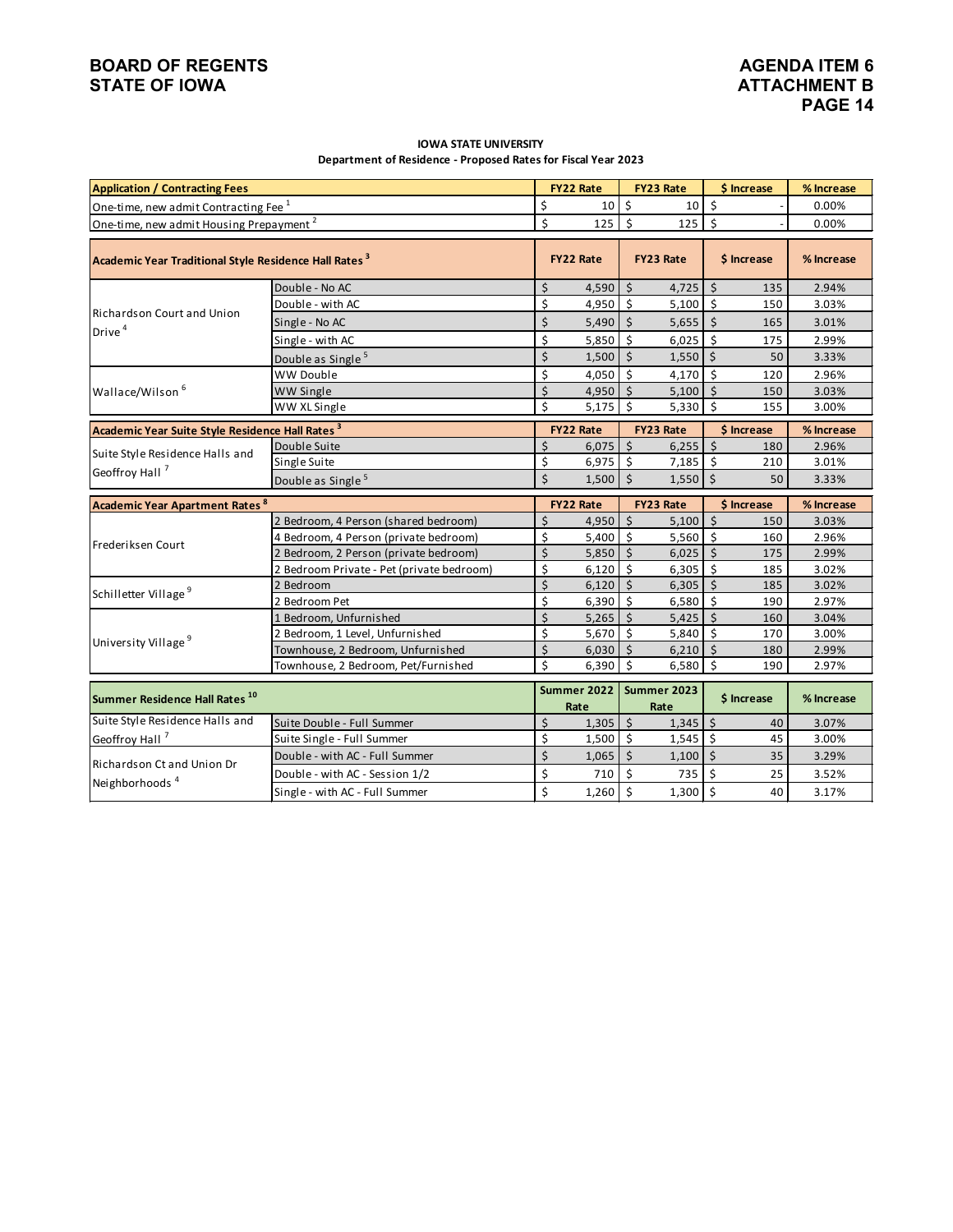#### **BOARD OF REGENTS**<br> **BOARD OF REGENTS**<br> **BOARD OF IOWA**<br> **ATTACHMENT B STATE OF IOWA**

# **PAGE 15**

| Summer Apartment Rates <sup>10</sup> |                                       | Summer 2022<br>Rate | Summer 2023<br>Rate |              |    | \$ Increase | % Increase |
|--------------------------------------|---------------------------------------|---------------------|---------------------|--------------|----|-------------|------------|
|                                      | 2 Bedroom Shared - Full Summer        | 1,065               | S                   | 1,100        | -S | 35          | 3.29%      |
| Frederiksen Court                    | 4 Bedroom Private - Full Summer       | 1,155               | -Ś                  | $1,190$ \$   |    | 35          | 3.03%      |
|                                      | 2 Bedroom Private - Full Summer       | $1,260$   \$        |                     | $1,300$   \$ |    | 40          | 3.17%      |
|                                      | 2 Bedroom Private Pet - Full Summer   | 1,320               | - Ś                 | $1,360$   \$ |    | 40          | 3.03%      |
|                                      | 2 Bedroom - Full Summer               | $1,905$   \$        |                     | $1,960$   \$ |    | 55          | 2.89%      |
| Schilletter Village <sup>9</sup>     | 2 Bedroom Pet - Full Summer           | 1,980               | Ŝ                   | 2,040        | Ŝ  | 60          | 3.03%      |
|                                      | Bedroom - Full Summer                 | 1,625               |                     | 1,675        | -S | 50          | 3.08%      |
| University Village <sup>9</sup>      | 1 Level - 2 Bedroom - Full Summer     | 1,744               |                     | 1,795        | S  | 51          | 2.92%      |
|                                      | Townhouse - Full Summer               | $1,855$ \$          |                     | $1,910$   \$ |    | 55          | 2.96%      |
|                                      | Townhouse Pet/Furnished - Full Summer | $1,966$ \$          |                     | $2,025$ \$   |    | 59          | 3.00%      |
| <b>Guest Apartment Daily Rates</b>   |                                       | <b>FY22 Rate</b>    | FY23 Rate           |              |    | \$ Increase | % Increase |
| Furnished                            |                                       | 48                  | S                   | 50           |    |             | 4.17%      |
| Non-Furnished                        |                                       | 37                  | -S                  | 40           |    |             | 8.11%      |

1 - This fee is refundable prior to the cancellation deadline. After the cancellation deadline, this fee is non-refundable.

2 - This fee is refundable prior to the cancellation deadline. After the cancellation deadline, the prepayment is forfeited. If the student remains contracted for housing, the prepayment is applied to spring room fees.

3 - Meal plans are required in all residence halls except Linden (new option for Fall 2022). Wallace and Wilson remain meal plan optional, but will remain offline for FY23.

4 - These rates include doubles and singles in the following buildings: Birch, Welch, Roberts, Linden, Oak/Elm, Barton, Lyon, Freeman, Maple (double rooms only, suites are listed in the suite rate section below), Willow and Larch, Friley, and Helser.

5 - The Double As Single option is not offered as standard and availability is based on resident demand and space constraints. There will be a \$1550 charge above the standard double rate for students who request and are contracted for these spaces.

6 - Although Wallace and Wilson are planned to be closed for Fall 2022 and Spring 2023, rates will be published in the event that either or both buildings are re-opened.

7 - These rates include the following locations: Geoffroy, Martin and Eaton (double, single, corner, and lofted suites), Buchanan, and Maple (double suites only, standard double rooms are included in standard residence hall rates above).

8 - Meal plans are encouraged, but not required in on-campus apartments.

9- All Schilletter / University Village rates are per unit. In a two-bedroom unit occupied by two residents each resident pays half.

10 - Meal plans are encouraged, but not required in any location during the summer. The rates for Sessions 1/2 are prorated based on the number of days in each session.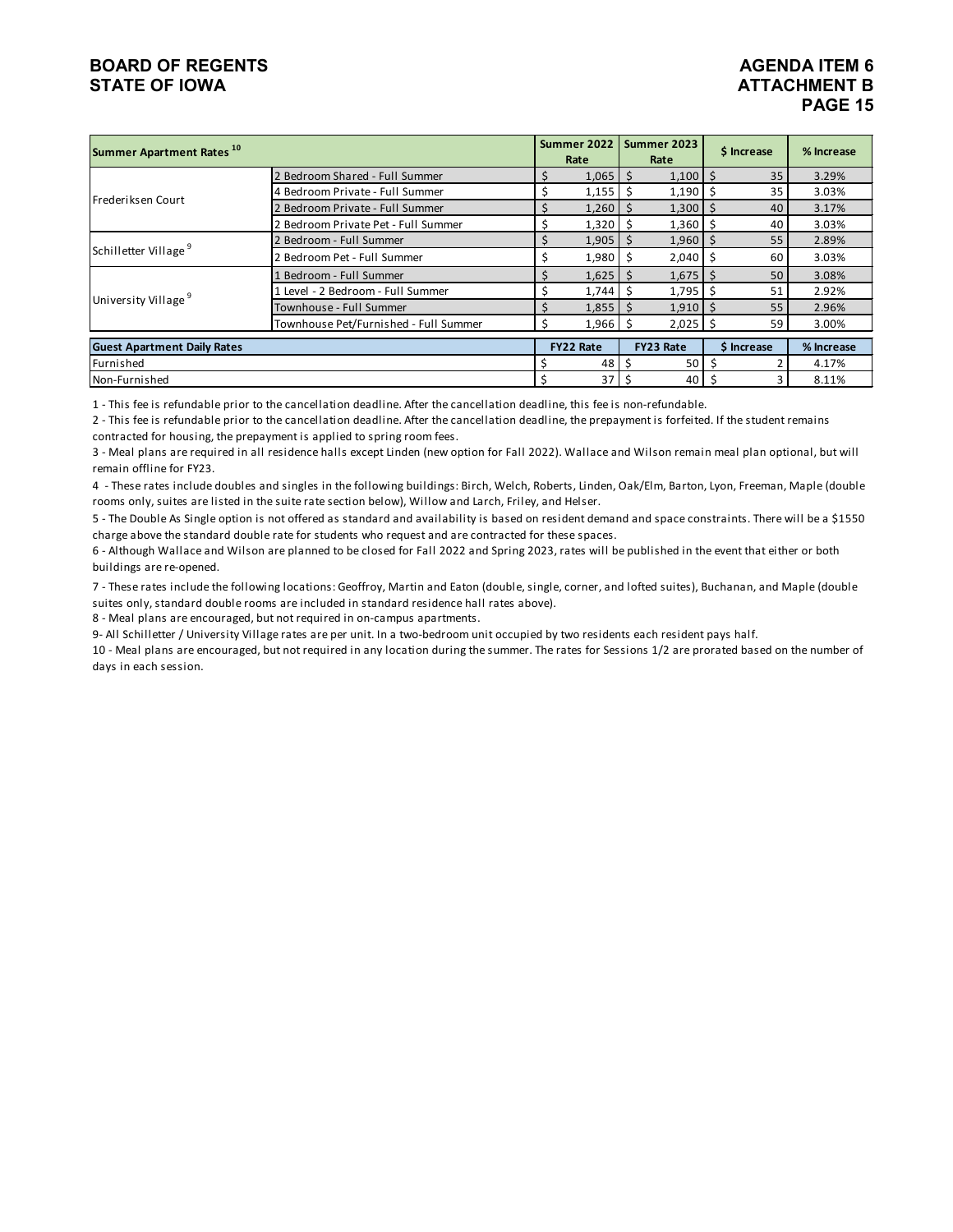#### **IOWA STATE UNIVERSITY**

#### **ISU Dining - Proposed Residence System Rates for Fiscal Year 2023**

| Dining Center Door Rate   FY22 Rate   FY23 Rate   \$ Increase |       |                           |      | Ⅰ % Increase |  |  |  |
|---------------------------------------------------------------|-------|---------------------------|------|--------------|--|--|--|
| <b>Breakfast</b>                                              |       | $10.80$   \$ $11.10$   \$ | 0.30 | 2.78%        |  |  |  |
| Lunch / Dinner                                                | 13.90 | 14.30                     | 0.40 | 2.88%        |  |  |  |

| <b>Early Move In Plans</b> | <b>FY22 Rate</b> | <b>FY23 Rate   S Increase</b> |       |  |      | % Increase |
|----------------------------|------------------|-------------------------------|-------|--|------|------------|
| 3 Meal Plan                | 30.30            |                               | 31.20 |  | 0.90 | 2.97%      |
| 6 Meal Plan                | 60.60            |                               | 62.40 |  | 1.80 | 2.97%      |
| 9 Meal Plan                | 90.90            |                               | 93.60 |  | 2.70 | 2.97%      |

#### **Purchased Dining Dollars 1**

Available during the summer and the academic year. Rates listed are per dollar.

Dining Dollars can be used in all ISU Dining locations. Unused Dining Dollars expire at the end of the spring semester.

| <b>Dining Dollars (DD)</b>                  | <b>FY22 Rate</b> | <b>FY23 Rate</b> | <b>S</b> Increase | % Increase |
|---------------------------------------------|------------------|------------------|-------------------|------------|
| \$10-\$190 Dining Dollars (Face Value)      | 1.00             | 1.00             |                   | 0.00%      |
| \$200-390 Dining Dollars (5% discount)   \$ | 0.95             | 0.95             |                   | 0.00%      |
| \$400-590 Dining Dollars (7.5% discoun      | 0.93             | 0.93             |                   | 0.00%      |
| \$600 Plus Dining Dollars (10% discount \$  | 0.90             | 0.90             |                   | 0.00%      |

#### **Purchased Flex Meals 1**

Available during the summer and the academic year. Rates listed are per the amount of meals purchased.

Flex meals may be used for the contracted student or a guest in all dining centers, C-Stores, and the following locations: MU Food Court, Clyde's, Hawthorn, Design Café, Whirlybird's, and Lance & Ellie's.

| <b>Flex Meals</b> |    | <b>FY22 Rate</b> | <b>FY23 Rate</b> | <b>S</b> Increase | % Increase |
|-------------------|----|------------------|------------------|-------------------|------------|
| 25 Meals          | -S | 296              | 305.00           | 9.00              | 3.04%      |
| 50 Meals          |    | 577              | 595.00           | 18.00             | 3.12%      |
| 85 Meals          |    | 961              | 989.00           | 28.00             | 2.91%      |
| 105 Meals         |    | 1.158            | \$1,193.00       | 35.00             | 3.02%      |

#### **Academic Year Meal Plans**

Meal quantities and Dining Dollar values are per semester. Plan rates are per academic year.

Dining Center meals may be used by the contracted student in any of ISU Dining's five Residential Dining Centers.

Unused dining center and flex meals expire at the end of each semester. Unused Dining Dollars expire at the end of the spring semester.

| <b>Plan Name</b>                                                                                                                 | <b>FY22 Rate</b> | <b>FY23 Rate</b> |        | S Increase % Increase |
|----------------------------------------------------------------------------------------------------------------------------------|------------------|------------------|--------|-----------------------|
| Flex Plan w/220 Meals & \$75 DD per semester $2^3$                                                                               | 4,928            | 5.076            | 148.00 | 3.00%                 |
| Cyclone Plan w/UNLIMITED Dining Center Meals, 20 Flex Meals, and \$300 Dining Dollars per semester $\frac{2}{3}$                 | 4,928            | 5,076            | 148.00 | 3.00%                 |
| $\blacksquare$ Cardinal Plan w/ UNLIMITED Dining Center Meals, 14 Flex Meals, and \$100 Dining Dollars per semester $\vert\,$ \$ | 4.498            | 4.633            | 135.00 | 3.00%                 |
| Gold Plan w/200 Dining Center Meals, 15 Flex Meals, and \$200 Dining Dollars per semester <sup>2</sup>                           | 4,226            | 4,353            | 127.00 | 3.01%                 |
| Silver Plan w/150 meals & \$300 DD per semester 4                                                                                | 3.864            | 3.980            | 116.00 | 3.00%                 |
| Bronze Plan w/125 meals & \$275 DD per semester 4                                                                                | 3,282            | 3.380            | 98.00  | 2.99%                 |

1. These options are available to all ISU students regardless of residency.

2. These options are available to all ISU students regardless of residency. Residents of required participation areas must select one of these options.

3. Flex Plan is 220 meals per semester, 10 per week available as flex meals.

4. These options are only available to returning students and residents of voluntary areas.

Note: The Double-No AC room rate and Cardinal meal plan were used for the rate comparison on page 2.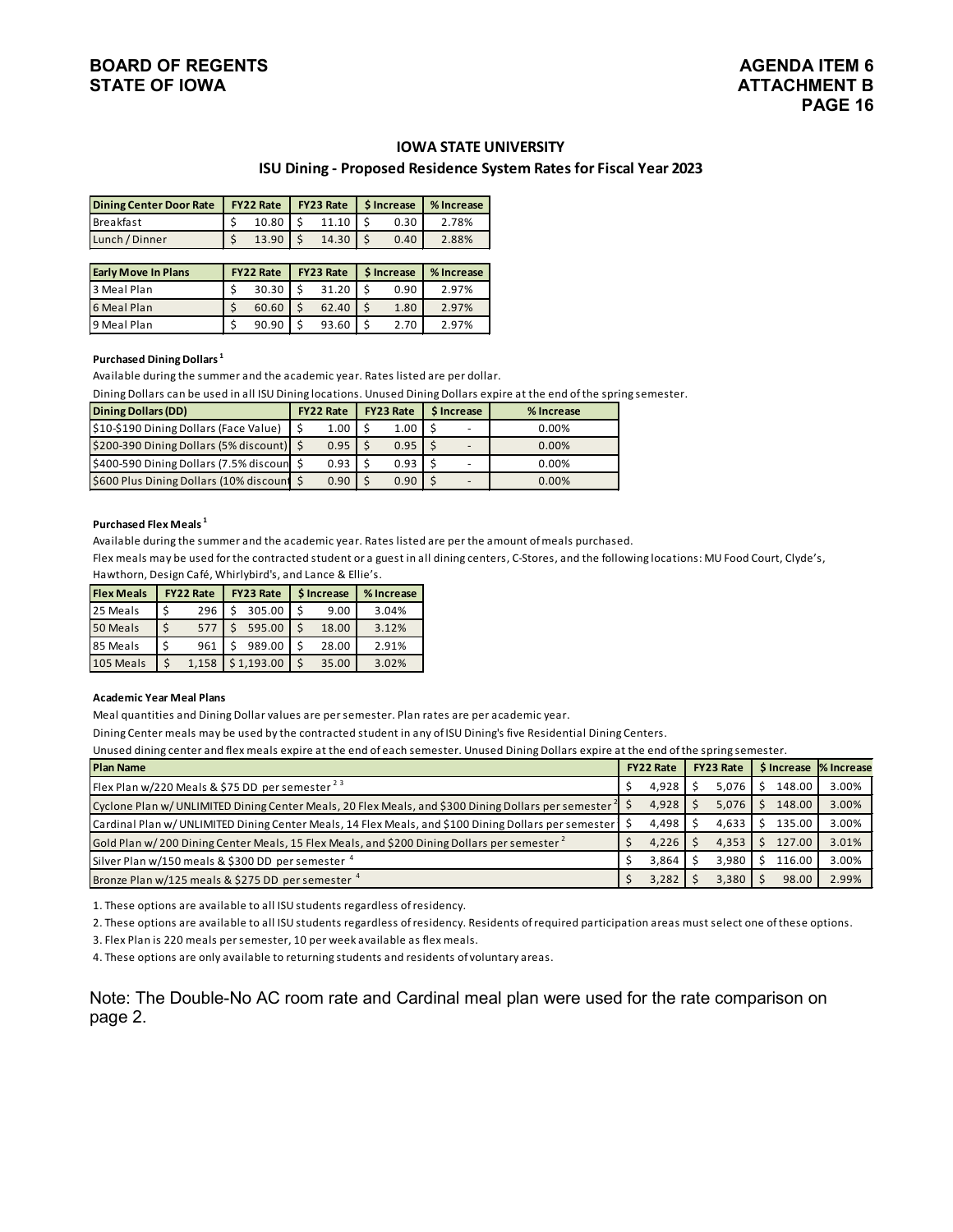# **UNIVERSITY OF NORTHERN IOWA HOUSING AND DINING**

#### COVID-19 Pandemic Update

Through a variety of mitigation efforts entering and continuing through the fall 2021 semester, students were able to continue engaging in an on campus residential experience through programs, events and community building. Beginning with move-in, students were once again, offered two options for move-in in an effort to decrease the number of families coming to campus at one time. Students and families took advantage of signing up for a time to come early to campus to move their items in and then return home, providing a later date, closer to the start of classes for students to permanently take residence on campus.

In consultation with the Black Hawk County Public Health Department, procedures and protocols were continued from 2020 to support the needs of our residents should they be required to isolate or quarantine.

In addition to policy changes, several additional cleaning practices were carried over from 2020. Custodial and maintenance staff increased the cleaning of common area spaces and bathrooms.

In conjunction with the university-wide changes, Housing & Dining adapted programs to better meet the needs of students. Occupancy monitors with an online link were provided so students could check occupancy before walking to a dining center for meals. ID card access to the dining centers continues to be contactless. Additionally, based on student need, to-go meals were expanded from originally planned limits. All tabletop condiment and napkin dispensers were replaced by centralized dispensers that were continuously cleaned and sanitized.

#### Five–Year Plan – table on page 18

- University enrollment and Residence occupancy projections form the basis for the residence system financial forecasts. Occupancy in the traditional residence halls and the apartments is projected to gradually increase to 3,055 students in FY 2027.
- Operating capacity will increase in the residence halls/apartments for FY 2023 to 3,592 beds (from 3,412 in FY 2022) with the completion of the Noehren Hall modernization in Summer 2022, which will provide students with private pod-style bathrooms, updated room finishes and furnishings, and common spaces.
- Additional capital projects/improvements included in the five-year plan focus on deferred maintenance needs such as roof replacements and network/wireless upgrades.

#### FY 2023 Preliminary Budget – table on page 19

- Net revenues for FY 2022 are expected to exceed the budget from higher than projected occupancy that resulted in additional contract revenues which were partially offset by lower other revenues from hosting conferences, catering events, and retail sales. In addition, estimated expenses are less than the budget from lower utility, food, and other operating expenses.
- Total revenues and expenses for FY 2023 are expected to be relatively consistent with those budgeted for the current year. Increases in contract revenue from a slight increase in occupancy and the proposed rate increase are offset by budgeted decreases in other revenues that include retail sales, conference and catering revenues. The budgeted cost increases in personnel, food, utilities, and maintenance are partly offset by decreases in other expenses. With increased competition for employees, hiring staff and students to fill budgeted positions has been a challenge, especially in dining operations.
- All proposed FY 2023 room and board rates are provided beginning on page 20. After two consecutive years of no increases, UNI is proposing a 2.0% increase to room and board rates in response to inflationary pressures on costs in order maintain service quality within Housing and Dining.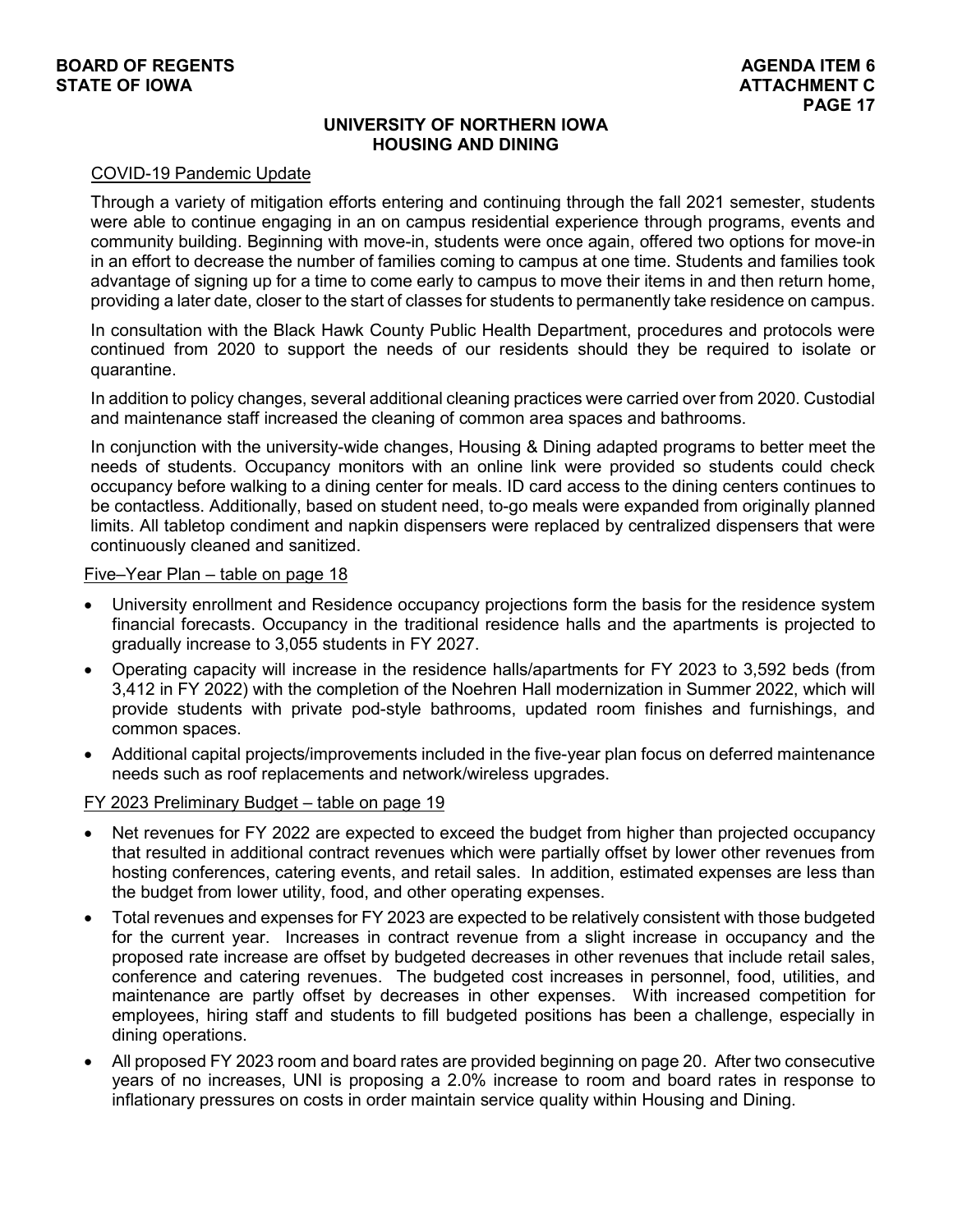#### **BOARD OF REGENTS**<br> **BOARD OF REGENTS**<br> **BOARD OF IOWA**<br> **ATTACHMENT C STATE OF IOWA**

- The University implemented the Live 2 Succeed program in FY 2020 to encourage new students to commit to living on campus for your two years. The program emphasizes the value of living on campus for students' first two years relative to academic performance, retention, and completion. All new students who agree to live on campus for two years will receive a \$500 scholarship the following academic year. Approximately 46% of students who live on campus are enrolled and participate in the Live 2 Succeed program.
- The current outstanding bond principal is \$44.7 million and the annual debt service payment budgeted for FY 2023 is \$5.0 million. The budgeted FY 2023 debt service coverage ratio is 144%.

| (Dollars in Thousands)                       |    |        |    |           |    |          |    |        |    |                          |    |                          |    |                |
|----------------------------------------------|----|--------|----|-----------|----|----------|----|--------|----|--------------------------|----|--------------------------|----|----------------|
|                                              |    | Actual |    | Estimated |    | Proposed |    |        |    | <b>Constant Dollars</b>  |    |                          |    |                |
|                                              |    | FY 21  |    | FY 22     |    | FY 23    |    | FY 24  |    | FY 25                    |    | FY 26                    |    | FY 27          |
| 1 - CAPACITY & OCCUPANCY                     |    |        |    |           |    |          |    |        |    |                          |    |                          |    |                |
| Residence Hall Housing                       |    |        |    |           |    |          |    |        |    |                          |    |                          |    |                |
| (a) Current Operating Capacity (# of beds)   |    | 2,983  |    | 2,695     |    | 2,869    |    | 2,869  |    | 2,869                    |    | 2,869                    |    | 2,869          |
| (b) Occupancy                                |    | 2,269  |    | 2,319     |    | 2,288    |    | 2,310  |    | 2,328                    |    | 2,330                    |    | 2,335          |
| (c) Occupancy Ratio                          |    | 76.1%  |    | 86.0%     |    | 79.7%    |    | 80.5%  |    | 81.1%                    |    | 81.2%                    |    | 81.4%          |
| <b>Apartment Housing</b>                     |    |        |    |           |    |          |    |        |    |                          |    |                          |    |                |
| (d) Current Operating Capacity (Units)       |    | 717    |    | 717       |    | 723      |    | 723    |    | 723                      |    | 723                      |    | 723            |
| (e) Units Occupied                           |    | 684    |    | 707       |    | 709      |    | 715    |    | 720                      |    | 720                      |    | 720            |
| (f) Occupancy Ratio                          |    | 95.4%  |    | 98.6%     |    | 98.1%    |    | 98.9%  |    | 99.6%                    |    | 99.6%                    |    | 99.6%          |
| 2 - CAPITAL IMPROVEMENTS & REPAIRS           |    |        |    |           |    |          |    |        |    |                          |    |                          |    |                |
| (a) Improvements from Bond Proceeds          | \$ |        | \$ |           | \$ |          | \$ |        | \$ |                          | \$ |                          | \$ |                |
| (b) Improvements from Voluntary Reserves     | \$ | 2,951  | \$ | 6,345     | \$ | 4,160    | \$ | 2,500  | \$ | 2,500                    | \$ | 2,500                    | \$ | 2,500          |
| (c) Repairs from Current Revenues            | \$ | 934    | \$ | 1,277     | \$ | 1,234    | \$ | 1,234  | \$ | 1,234                    | \$ | 1,234                    | \$ | 1,234          |
| (d) Gross Square Feet Maintained (000's)     |    | 1,370  |    | 1,370     |    | 1,370    |    | 1,370  |    | 1,370                    |    | 1,370                    |    | 1,370          |
| 3 - OPERATING REVENUES & EXPENDITURES        |    |        |    |           |    |          |    |        |    |                          |    |                          |    |                |
| (a) Total Revenues                           | \$ | 36,244 | \$ | 30,162    | \$ | 29,952   | \$ | 30,200 | \$ | 30,403                   | \$ | 30,421                   | \$ | 30,466         |
| (b) Less Expenditures (Excluding Univ O.H.)  |    | 20,674 |    | 22,082    |    | 22,720   |    | 22,746 |    | 22,766                   |    | 22,768                   |    | 22,773         |
| (c) Net Operating Revenues                   |    | 15,570 |    | 8,080     |    | 7,232    |    | 7,454  |    | 7,637                    |    | 7,653                    |    | 7,693          |
| (d) Less Mandatory Transfers                 |    | 300    |    | 300       |    | 300      |    | 300    |    | 300                      |    | 300                      |    | 300            |
| (e) Less Debt Service                        |    | 5,102  |    | 5,081     |    | 5,019    |    | 4,112  |    | 4,081                    |    | 4,054                    |    | 4,025          |
| (f) Less Voluntary Transfers                 |    | 166    |    | 341       |    | 348      |    | 347    |    | 348                      |    | 348                      |    | 348            |
| (g) Net to Voluntary Reserves                | \$ | 10,002 | \$ | 2,358     | \$ | 1,565    | \$ | 2,695  | \$ | 2,908                    | \$ | 2,951                    | \$ | 3,020          |
|                                              |    |        |    |           |    |          |    |        |    |                          |    |                          |    |                |
| 4 - VOLUNTARY (UNRESTRICTED) RESERVES        |    |        |    |           |    |          |    |        |    |                          |    |                          |    |                |
| (a) Beginning Balance                        | \$ | 15,752 | \$ | 22,616    | \$ | 18,345   | \$ | 15,660 | \$ | 15,568                   | \$ | 15,689                   | \$ | 15,853         |
| (b) Add Mandatory Transfers                  |    | 300    |    | 300       |    | 300      |    | 300    |    | 300                      |    | 300                      |    | 300            |
| (c) Add Net to Voluntary Reserves from (3g)  |    | 10,002 |    | 2,358     |    | 1,565    |    | 2,695  |    | 2,908                    |    | 2,951                    |    | 3,020          |
| (d) Add Transfer from Plant & Other Revenues |    | 327    |    | ٠         |    | 196      |    | -      |    | $\overline{\phantom{0}}$ |    | $\overline{\phantom{0}}$ |    | $\overline{a}$ |
| (e) Less Improvements (2b) & Other Costs     |    | 3,765  |    | 6,929     |    | 4,746    |    | 3,087  |    | 3,087                    |    | 3,087                    |    | 3,087          |
| (f) Year-End Balance                         | \$ | 22,616 | \$ | 18,345    | \$ | 15,660   | \$ | 15,568 | \$ | 15,689                   | \$ | 15,853                   | \$ | 16,086         |

#### **University of Northen Iowa's Five-Year Plan Summary Department of Residence**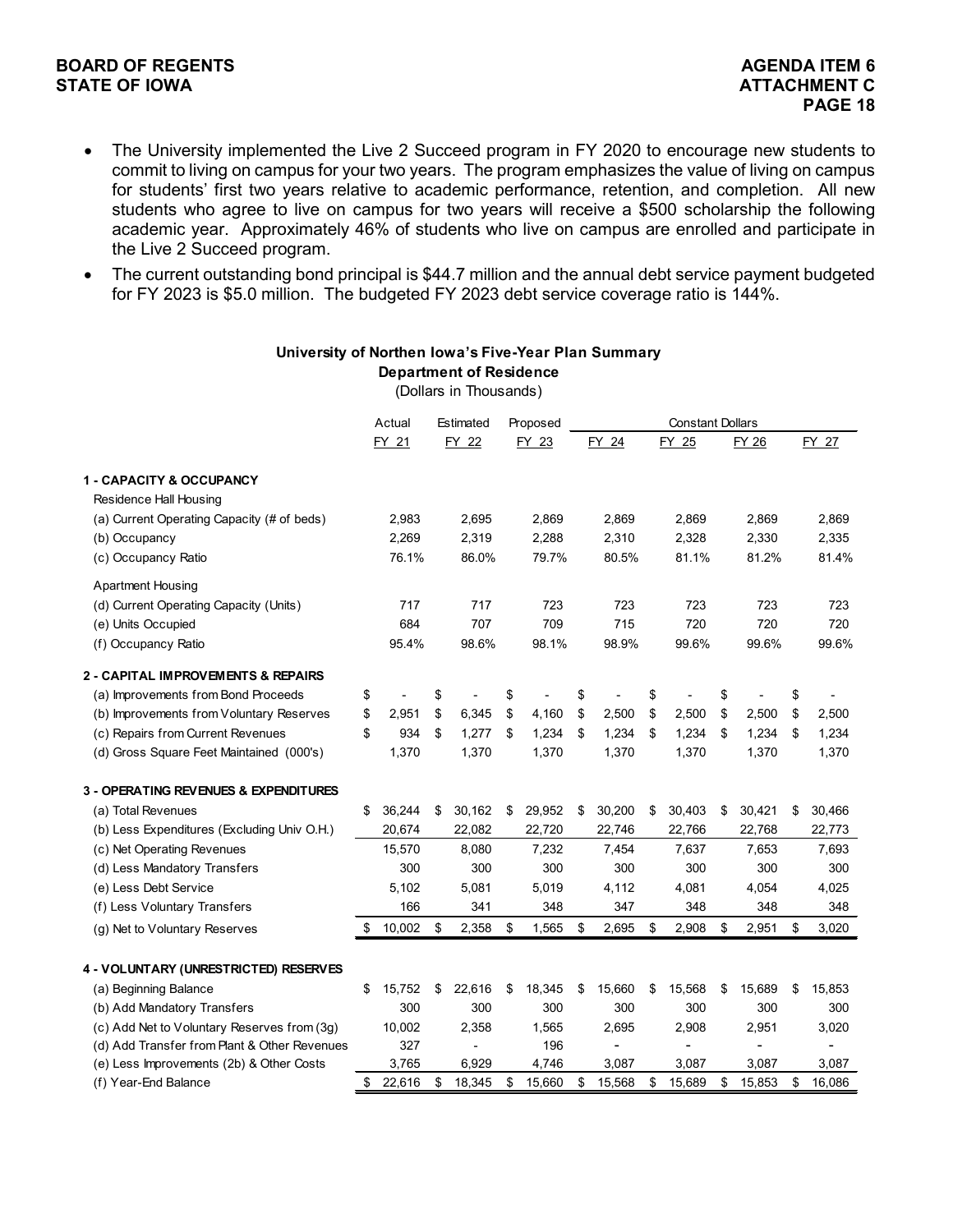## **University of Northern Iowa Residence System Preliminary Budget 2022-23**

|                                              | Approved |               |    |               |    |                  | Proposed |               |  |  |  |
|----------------------------------------------|----------|---------------|----|---------------|----|------------------|----------|---------------|--|--|--|
|                                              |          | <b>Actual</b> |    | <b>Budget</b> |    | <b>Estimates</b> |          | <b>Budget</b> |  |  |  |
|                                              |          | 2020-21       |    | 2021-22       |    | 2021-22          |          | 2022-23       |  |  |  |
| <b>OPERATIONS</b>                            |          |               |    |               |    |                  |          |               |  |  |  |
| Revenues                                     | \$       | 36,244,146    | \$ | 29,632,489    | \$ | 30,162,268       | \$       | 29,952,059    |  |  |  |
| <b>Expenditures for Operations</b>           |          | 20,674,600    |    | 22,582,096    |    | 22,081,979       |          | 22,720,414    |  |  |  |
| Net Revenues                                 |          | 15,569,546    |    | 7,050,393     |    | 8,080,289        |          | 7,231,645     |  |  |  |
| % of Revenues                                |          | 43.0%         |    | 23.8%         |    | 26.8%            |          | 24.1%         |  |  |  |
| Debt Service (due July 1)                    |          | 5,102,088     |    | 5,081,075     |    | 5,081,075        |          | 5,019,131     |  |  |  |
| Mandatory Transfers                          |          | 300,000       |    | 300,000       |    | 300,000          |          | 300,000       |  |  |  |
| Net After Debt Service & Mandatory Transfers | \$       | 10,167,458    | \$ | 1,669,318     | \$ | 2,699,214        | \$       | 1,912,514     |  |  |  |
| % of Revenues                                |          | 28.1%         |    | 5.6%          |    | 8.9%             |          | 6.4%          |  |  |  |
| Debt Service Coverage Ratio                  |          | 305%          |    | 139%          |    | 159%             |          | 144%          |  |  |  |
| University Overhead Payment                  | \$       | 509,688       | \$ | 581,647       | \$ | 569,949          | \$       | 585,844       |  |  |  |
| <b>FUND BALANCES (June 30)</b>               |          |               |    |               |    |                  |          |               |  |  |  |
| Revenue Fund                                 |          |               |    |               |    |                  |          |               |  |  |  |
| Operation & Maintenance Fund                 |          |               |    |               |    |                  |          |               |  |  |  |
| Improvement Fund                             |          | 4,712,295     |    | 4,324,818     |    | 300,000          |          | 300,000       |  |  |  |
| System Fund                                  |          | 17,903,907    |    | 17,562,722    |    | 18,045,031       |          | 15,359,703    |  |  |  |
| Subtotal--Voluntary Reserves                 |          | 22,616,202    |    | 21,887,540    |    | 18,345,031       |          | 15,659,703    |  |  |  |
| <b>Bond Reserve Fund</b>                     |          | 5,943,801     |    | 5,943,801     |    | 5,943,801        |          | 4,562,801     |  |  |  |
| <b>Bond Construction Fund</b>                |          |               |    |               |    |                  |          |               |  |  |  |
| Subtotal--Mandatory Reserves                 |          | 5,943,801     |    | 5,943,801     |    | 5,943,801        |          | 4,562,801     |  |  |  |
| <b>Total Fund Balances (June 30)</b>         | \$       | 28,560,003    | \$ | 27,831,341    | \$ | 24,288,832       | \$       | 20,222,504    |  |  |  |
| <b>REVENUES AND EXPENDITURES DETAIL</b>      |          |               |    |               |    |                  |          |               |  |  |  |
| <b>Revenues</b>                              |          |               |    |               |    |                  |          |               |  |  |  |
| Contracts                                    | \$       | 24,782,503    | \$ | 24,841,575    | \$ | 26,233,014       | \$       | 26,516,375    |  |  |  |
| <b>Interest</b>                              |          | 623,834       |    | 380,000       |    | 380,000          |          | 380,000       |  |  |  |
| Other Income                                 |          | 10,837,809    |    | 4,410,914     |    | 3,549,254        |          | 3,055,684     |  |  |  |
| <b>Total Revenues</b>                        | \$       | 36,244,146    | \$ | 29,632,489    | \$ | 30,162,268       | \$       | 29,952,059    |  |  |  |
| <b>Expenditures for Operations</b>           |          |               |    |               |    |                  |          |               |  |  |  |
| Salaries, Wages & Benefits                   | \$       | 12,078,141    | \$ | 12,678,290    | \$ | 12,681,000       | \$       | 13,112,258    |  |  |  |
| Cost of Food or Goods Sold                   |          | 2,085,784     |    | 2,867,264     |    | 2,781,327        |          | 2,897,573     |  |  |  |
| Other Operating Expense                      |          | 2,808,258     |    | 2,563,766     |    | 2,315,176        |          | 2,204,667     |  |  |  |
| <b>Utilities</b>                             |          | 2,768,482     |    | 3,261,507     |    | 3,027,607        |          | 3,271,647     |  |  |  |
| Repairs & Maintenance                        |          | 933,935       |    | 1,211,269     |    | 1,276,869        |          | 1,234,269     |  |  |  |
| <b>Total Expenditures</b>                    | \$       | 20,674,600    | \$ | 22,582,096    | \$ | 22,081,979       | \$       | 22,720,414    |  |  |  |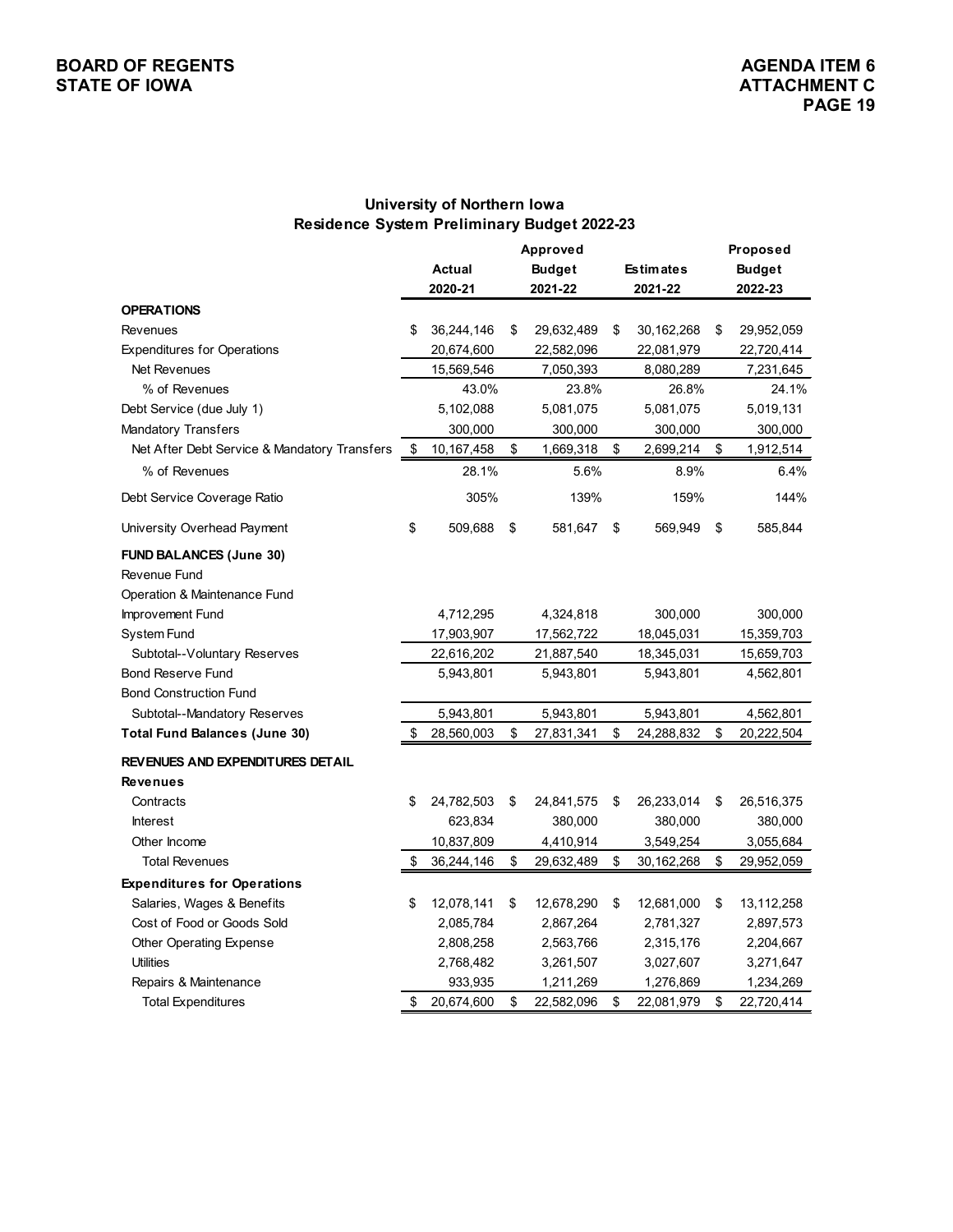## **BOARD OF REGENTS**<br> **BOARD OF REGENTS**<br> **BOARD OF IOWA**<br> **ATTACHMENT C STATE OF IOWA**

#### **UNIVERSITY OF NORTHERN IOWA PROPOSED RESIDENCE RATES ACADEMIC YEAR 2022-23**

|                                                                                                             | 2021-22        | 2022-23                                               | \$                       | $\%$   |
|-------------------------------------------------------------------------------------------------------------|----------------|-------------------------------------------------------|--------------------------|--------|
| Residence Halls - Academic Year                                                                             | Rate           | Proposed rate                                         | Increase Increase        |        |
| Traditional Halls (Bender, Campbell, Dancer, Hagemann, Noehren, Rider, Shull)-All-Access Meal Plan required |                |                                                       |                          |        |
| <b>Double</b>                                                                                               | 4,699          | 4,793                                                 | 94                       | 2.0%   |
| <b>Super Singles</b>                                                                                        | 5,874          | 5,991                                                 | 117                      | 2.0%   |
| Air-conditioning (optional for eligible students)                                                           | 250            | 250                                                   | $\overline{\phantom{0}}$ | 2.0%   |
| <b>Lawther Double</b>                                                                                       | 4,949          | 5,048                                                 | 99                       | 2.0%   |
| Lawther Double Suite with private bath                                                                      | 5,402          | 5,510                                                 | 108                      | 2.0%   |
| <b>Lawther Single</b>                                                                                       | 5,939          | 6,058                                                 | 119                      | 2.0%   |
| Lawther Single Suite with semi-private bath                                                                 | 6,482          | 6,612                                                 | 130                      | 2.0%   |
| Lawther Single Suite with private bath                                                                      | 6,482          | 6,612                                                 | 130                      | 2.0%   |
| Lawther Double-as-Single w/community bath - aka Lawther Super Single                                        | 6,186          | 6,310                                                 | 124                      | 2.0%   |
| Lawther Double-as-Single Suite w/ private/semi-private bath - aka Lawther Super Single \                    | 6,753          | 6,888                                                 | 135                      | 2.0%   |
| Roth - Meal plans are encouraged                                                                            |                |                                                       |                          |        |
| 8 Bedroom Apt. Single                                                                                       | 5,443          | 5,552                                                 | 109                      | 2.0%   |
| 2 or 3 Bedroom Apt Single                                                                                   | 6,379          | 6,507                                                 | 128                      | 2.0%   |
| 1 Bedroom Apt Single                                                                                        | 7,495          | 7,645                                                 | 150                      | 2.0%   |
| Panther Village - Meal plans are encouraged                                                                 |                |                                                       |                          |        |
| 4 Bedroom Single                                                                                            | 6,593          | 6,725                                                 | 132                      | 2.0%   |
| 2 Bedroom Single                                                                                            | 7,251          | 7,396                                                 | 145                      | 2.0%   |
| Studio                                                                                                      | 7,909          | 8,067                                                 | 158                      | 2.0%   |
| Jennings Apartments - Meal plans are encouraged                                                             |                |                                                       |                          |        |
| Jennings - Two Bedroom Furnished-Single                                                                     | 6,379          | 6,507                                                 | 128                      | 2.0%   |
| Jennings - Two Bedroom Unfurnished                                                                          | 7,974          | 8,133                                                 | 159                      | 2.0%   |
|                                                                                                             |                |                                                       |                          |        |
|                                                                                                             | <b>Monthly</b> | <b>Monthly</b>                                        |                          |        |
| <b>Guest Room</b> (furnished Super Single with community bath)                                              | 663            | 676                                                   | 13                       | 2.0%   |
| Guest Suite (furnished Super Single with private bath)                                                      | 730            | 745                                                   | 15                       | 2.0%   |
| Graduate Apartment (furnished 1 bedroom, living area, kitchen, bath)                                        | 773            | 788                                                   | 15                       | 2.0%   |
| Graduate Apartment (furnished 2 bedroom, living area, kitchen, bath)                                        | 858            | 875                                                   | 17                       | 2.0%   |
|                                                                                                             |                |                                                       |                          |        |
| <b>Meals Plans</b>                                                                                          |                |                                                       |                          |        |
| $***$<br>All-Access (\$100 Dining Dollars, 5 Flex+ per semester)                                            | 4,461          | 4,550                                                 | 89                       | 2.0%   |
| Apartment & Off Campus                                                                                      |                |                                                       |                          |        |
| All-Access (\$100 Dining Dollars, 5 Flex+ per semester)                                                     | 4,461          | 4,550                                                 | 89                       | 2.0%   |
| All-Access Weekday (\$75 Dining Dollars, 4 Flex+ per semester)                                              | 4,101          | 4,183                                                 | 82                       | 2.0%   |
| Block 120 (120 meals, \$175 Dining Dollars per semester)                                                    | 2,745          | 2,800                                                 | 55                       | 2.0%   |
| Weekly 5 (5 meals/week, \$250 Dining Dollars per semester)                                                  | 2,165          | 2,208                                                 | 43                       | 2.0%   |
| Block 15 (15 meals, \$400 Dining Dollars per semester)                                                      | 1,102          | 1,124                                                 | 22                       | 2.0%   |
| Optional Booster Packs (requires purchase of meal plan)-Pricing is per pack - per semester                  |                |                                                       |                          |        |
| Purple (\$75 Dining Dollars, 3 Flex+)                                                                       | 95             | 97                                                    | 2                        | 2.0%   |
| Gold (\$150 Dining Dollars, 7 Flex+)                                                                        | 195            | 199                                                   | $\overline{4}$           | 2.0%   |
| Panther (10 Dining Center Meals)                                                                            | 106            | 108                                                   | 2                        | 2.0%   |
| Flex+ (8 Flex+)                                                                                             | 54             | 55                                                    | 1                        | 2.0%   |
| Housing Application Fee (will only impact patrons)                                                          | 25             | 50                                                    | 25                       | 100.0% |
| Overflow housing credit                                                                                     |                | \$50 plus \$25 for each week beginning the third week |                          |        |
| Early arrival (daily rate-includes dining)                                                                  | 40             | 40                                                    |                          | 0.0%   |
| Late departure (daily rate-does not include dining)                                                         | 20             | 25                                                    | 5                        | 25.0%  |
| Faculty/Staff - additional per month                                                                        | 10%            | 10%                                                   | ۰                        | 0.0%   |

Note: The Double Room rate and All-Access Dining Plan were used for the rate comparison on page 2.